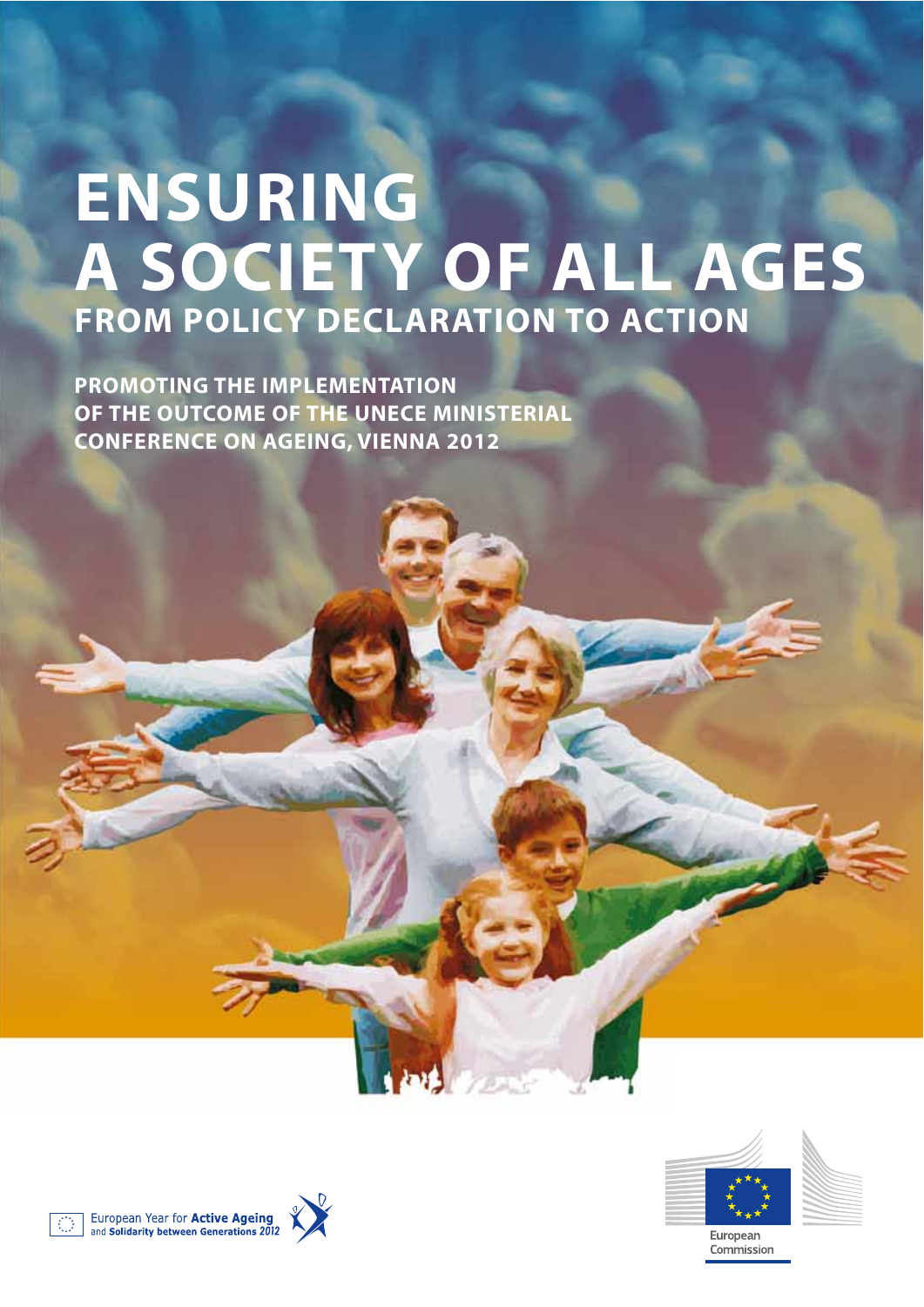| Longer working<br>life and ability<br>to work | Participation,<br>non-discrimination<br>and social inclusion<br>for older persons | Dignity, health<br>and independence<br>in older age | Intergenerational<br>solidarity |
|-----------------------------------------------|-----------------------------------------------------------------------------------|-----------------------------------------------------|---------------------------------|
|                                               | н                                                                                 | Ш                                                   | VI.                             |

#### **ENSURING A SOCIETY OF ALL AGES FROM POLICY DECLARATION TO ACTION**

PROMOTING THE IMPLEMENTATION OF THE OUTCOME OF THE UNECE MINISTERIAL CONFERENCE ON AGEING, VIENNA 2012

### **TABLE OF CONTENT**

| $\mathcal{L}$ | 01. Introduction                                                                                           |
|---------------|------------------------------------------------------------------------------------------------------------|
| 5             | 02. The Vienna Ministerial Declaration with good practice<br>examples and considerations for policy making |
| 8             | I. Longer working life and ability to work                                                                 |
| 11            | II. Participation, non-discrimination and social inclusion of older persons                                |
| 15            | III. Dignity, health and independence in older age                                                         |
| 20            | IV. Intergenerational solidarity                                                                           |
| 25            | 03. Other final documents of the UNECE Ministerial<br>Conference, Vienna 2012                              |
|               | The NGO Political Declaration                                                                              |
|               | The Vienna Research Forum Statement                                                                        |
|               |                                                                                                            |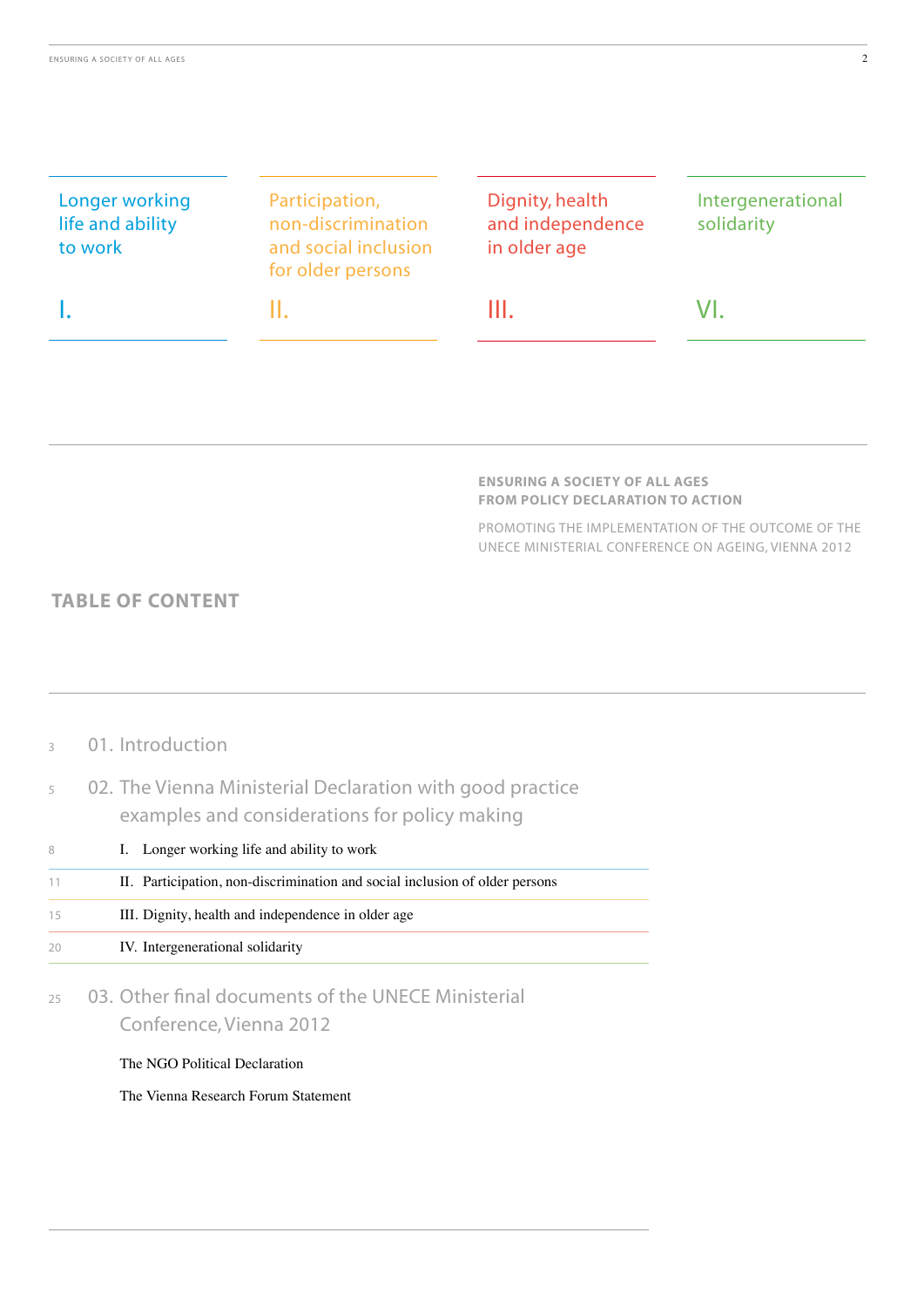### **01. INTRODUCTION**

Twenty years after the first ever United Nations global conference on ageing issues in Vienna in 1982, the Second World Assembly on Ageing of the United Nations took place in Madrid in April 2002. It adopted the "Madrid International Plan of Action on Ageing" (MIPAA) – a very comprehensive strategic document addressing the important changes and the needs of ageing societies and older persons worldwide.

In order to better shape policies and action according to the specificities of the region and the needs of its people, the United Nations Economic Commission for Europe, UNECE, decided to conceive a "Regional Implementation Strategy" (RIS) for the International Plan of Action on Ageing. In September 2002 high-level representatives of the UNECE member states met in Berlin and adopted this Regional Implementation Strategy together with the so-called "Berlin Ministerial Declaration" committing their governments to act according to this comprehensive strategy.

In order to monitor and to support the implementation of MIPAA and RIS in the region the UNECE decided to organise Ministerial Conferences on Ageing every five years – each one dealing with specific action areas as defined in the Berlin RIS. The second follow-up regional Ministerial Conference on Ageing took place in León/Spain in 2007 under the topic "A society for all ages: challenges and opportunities".

On 19 and 20 September 2012 the third Ministerial Conference on Ageing of the UNECE took place in Vienna under the title "Ensuring a society for all ages: promoting quality of life and active ageing". Government representatives of almost all 56 member states of the UNECE region - including the European countries, North America as well as countries from West and Central Asia, and thus stretching literally "from Vladivostok to Vancouver" – attended the conference. Many observers from other regions of the United Nations, representatives of the European Union, researchers and representatives of non-governmental organisations dealing with ageing issues were also among the participants.

The UNECE Ministerial Conference on Ageing in Vienna concluded with the adoption of a "Ministerial Political Declaration" containing, in particular, a catalogue of measures the member states committed themselves to implement. They address the following four core policy areas that were identified for enhanced action:

- Longer working life and ability to work
- Participation, non-discrimination and social inclusion of older persons
- Dignity, health and independence in older age
- // Intergenerational solidarity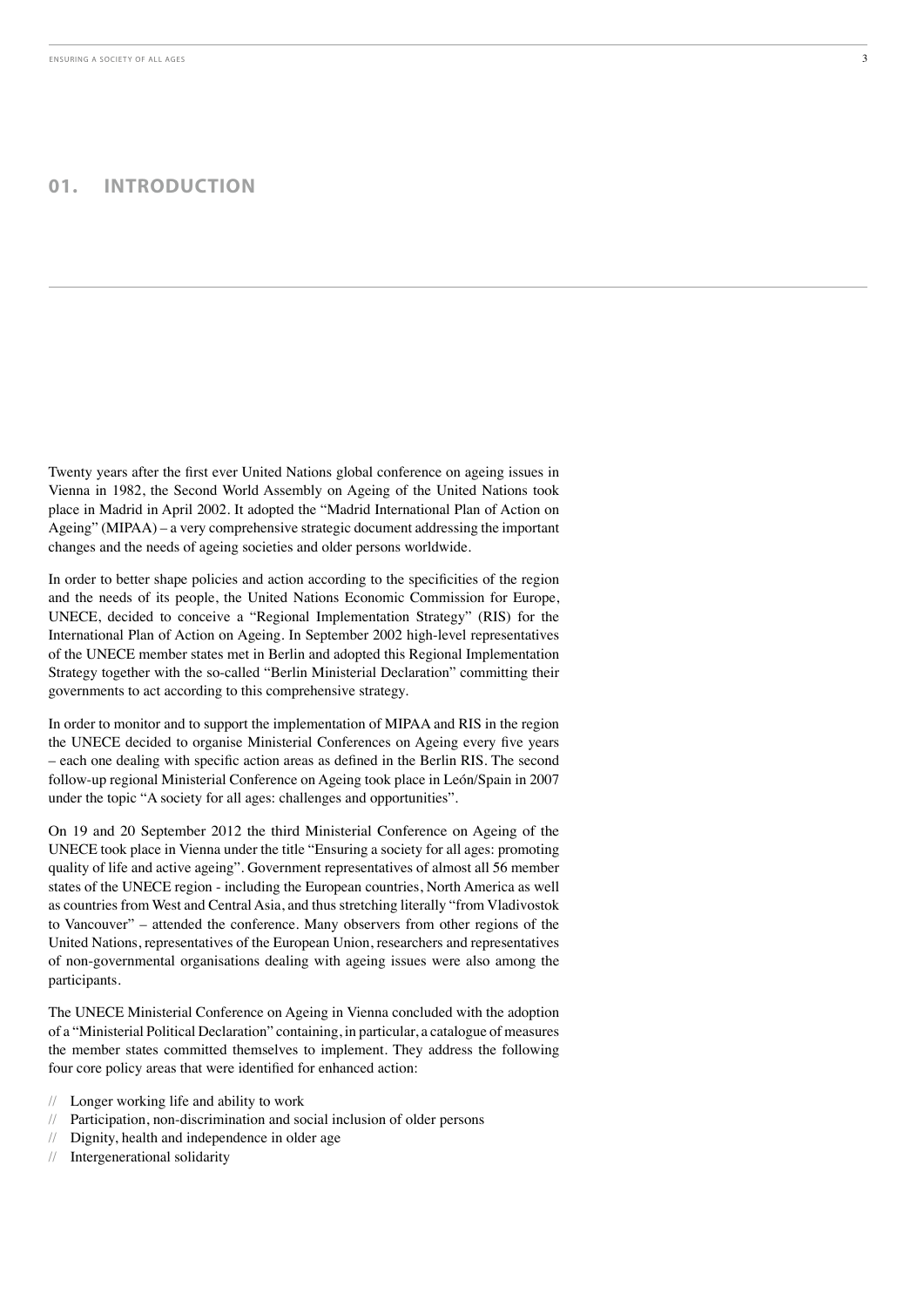#### **01. INTRODUCTION**

Two parallel fora preceded the Ministerial Conference on 18 September 2012: the Forum of Non-governmental Organisations (NGOs) and the Research Forum. Both for acame up with position papers dealing with main issues raised in the "Ministerial Political Declaration". These two documents were presented during a plenary session of the Ministerial Conference (see chapter 3.).

The three documents that resulted from the Ministerial Conference on Ageing in Vienna – the "Ministerial Political Declaration", the "Vienna Research Forum Statement" and the "NGO Political Declaration" – are rather abstract texts containing a great variety of statements, demands, intentions and recommendations.

The purpose of this brochure is to illustrate, through the presentation of existing good practice and more general considerations for policy making, how commitments of the 2012 Vienna Ministerial Declaration relate to various societal situations and can be successfully implemented in terms of concrete policies and action. The examples and proposals have all been selected from contributions to the Vienna conference.

It is expected that these examples can stimulate a larger circle of readers – politicians, public administrators, NGO activists, researchers, market actors, the media and interested citizens - to reflect on a variety of opportunities to promote action in the spirit of the Ministerial Declaration and the other conference declarations. The good practice cases are intended as "food for thought" and may serve as starting points for "creative imitation" to effectively address needs at local, regional and national levels. Thus they could serve as a stimulus to implement new measures in the UNECE region, helping to ensure "a society for all ages by promoting quality of life and active ageing", the topic of the 2012 Vienna Ministerial Conference on Ageing of the UNECE.

The examples and the considerations for policy making presented are taken from various sources: from the contributions of experts and politicians during the panels of the conference itself as well as from the poster exhibition on "Good Practices from the UNECE Region" that was displayed during the conference. Special reference is also made to the comprehensive "Policy Briefs on Ageing", which have been published since November 2009 by the UNECE Secretariat in Geneva. They are part of the activities of the UNECE "Working Group on Ageing" and contain, among others, an overview of issues with regard to each topic they deal with, related good practice examples in the UNECE member states, recommendations and a check list for policy making and action, as well as a bibliography (see all Policy Briefs under: www.unece.org/pau/age/policy\_briefs/welcome.html).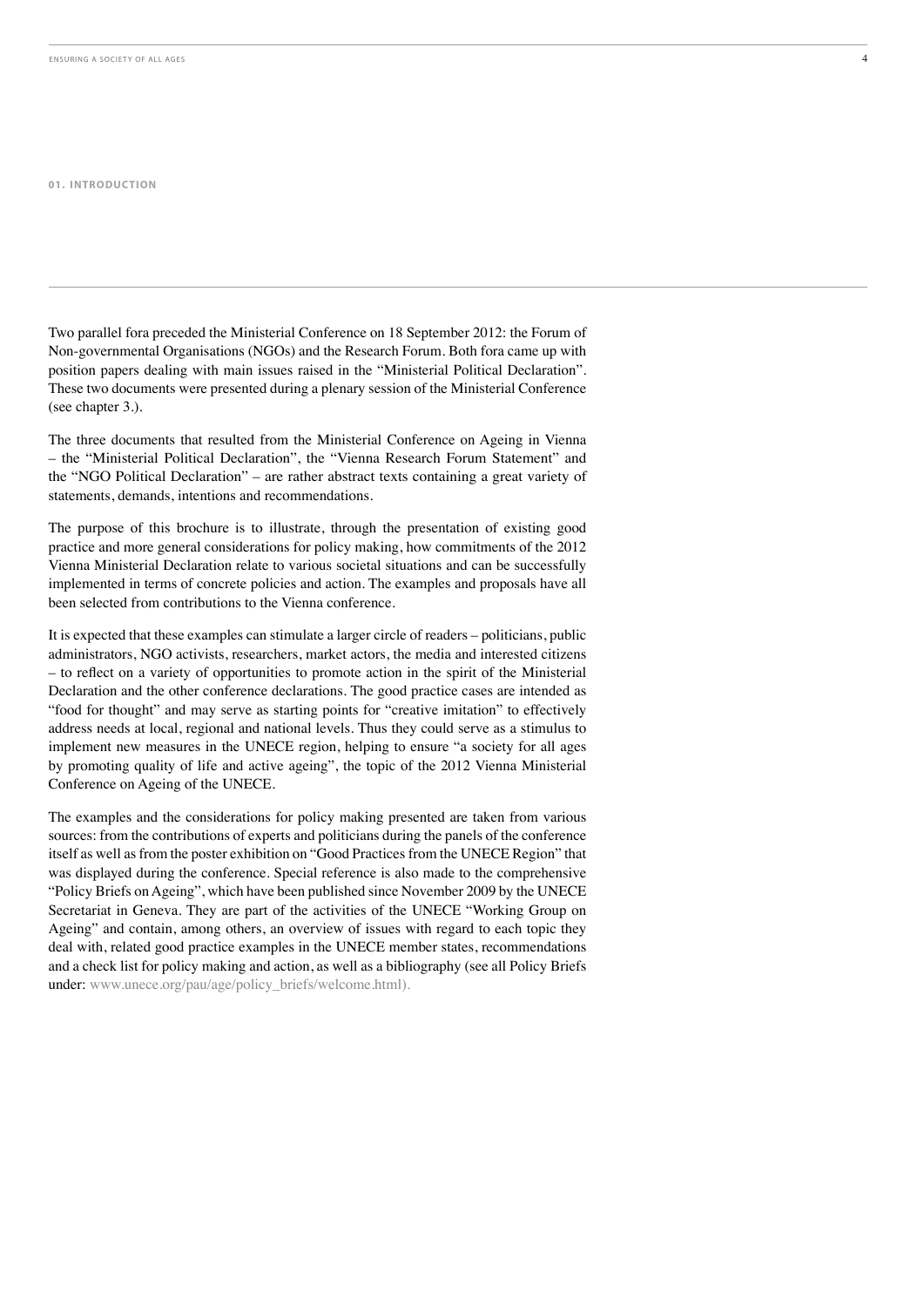In this chapter the Ministerial Declaration – as unanimously adopted at the UNECE Ministerial Conference on Ageing in Vienna, September 2012 - is reproduced in full.

For easy orientation the heading of each of the four core policy areas identified by the Ministerial Declaration for enhanced action is highlighted by a different colour. At the end of each core area some good practice examples and policy recommendations, as presented in the context of the Vienna Ministerial Conference on Ageing, are listed in a box. The indication of corresponding internet sources invites interested readers to look for more detailed information.

### The 2012 Vienna Ministerial Declaration "Ensuring a society for all ages: Promoting quality of life and active ageing"

- 01. We, the representatives of the Member States of the United Nations Economic Commission for Europe (UNECE), gathered at the Ministerial Conference on Ageing from 19 to 20 September 2012 in Vienna, Austria, reaffirm our commitment made in the Berlin Ministerial Declaration in 2002 and subsequently confirmed in the León Ministerial Declaration in 2007 to implement the Regional Implementation Strategy (RIS) of the Madrid International Plan of Action on Ageing (MIPAA).
- $02$ . We welcome the notable increase in life expectancy in the region, so that ever greater proportions of persons are living longer and in better health. We are aware that in certain countries with economies in transition the recent gains in longevity have not yet been able to fully offset the losses in life expectancy of their citizens, particularly men.
- 03. We recognize that the enduring demographic changes have been generating both opportunities and challenges in the region. We are committed to raising awareness about and enhancing the potential of older persons for the benefit of our societies and to increasing their quality of life by enabling their personal fulfilment in later years, as well as their participation in social and economic development.
- 04. We emphasize the rights of older persons and note with concern that age discrimination continues to be a barrier in attaining a full, healthy life as active members of society.
- 05. We are committed to meet individual and societal challenges triggered by population ageing through adequate and sustainable measures of financial security in old age, lifelong continuum of health and social care, including long-term care, and provisions of inclusive systems and support for active ageing, life-long learning, and participation in various spheres of society without discrimination, particularly with regard to older women.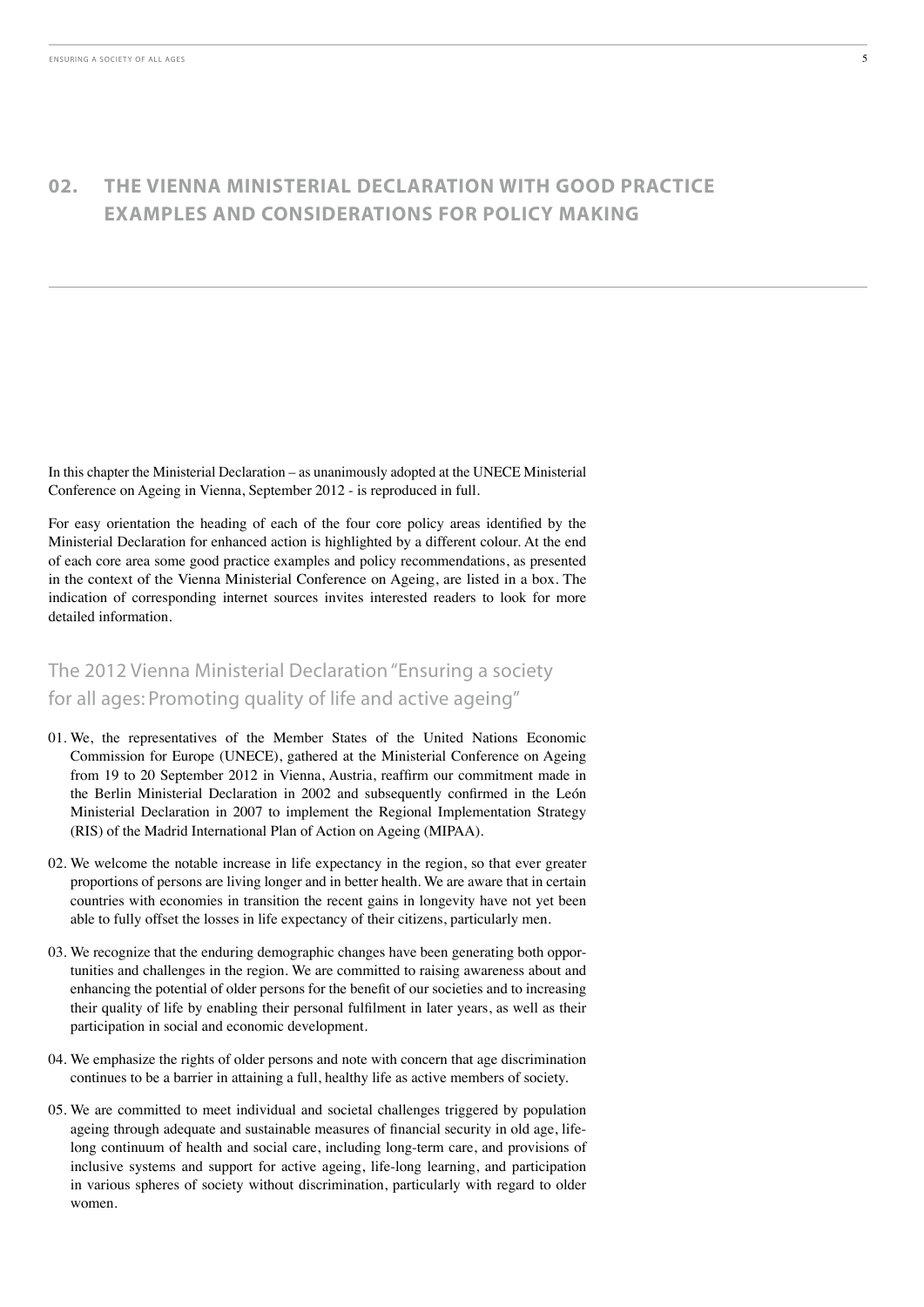- **02. THE VIENNA MINISTERIAL DECLARATION WITH GOOD PRACTICE EXAMPLES AND CONSIDERATIONS FOR POLICY MAKING**
- 06. We realize that the implementation of the UNECE RIS/MIPAA during the past five years has occurred in the environment of a continuing global financial crisis, which in most countries of the region has affected families and communities, including its older members and especially older women.
- 07. We also realize that while some Member States still have to develop more comprehensive policy responses to individual and societal needs of ageing populations others aim to sustain for the future the existing access of older persons to adequate social protection and well-functioning systems of education, gender-specific health and social care, as well as opportunities to participate in society as equal partners.
- 08. We acknowledge the significant progress made by many Member States in fulfilling the ten commitments of the UNECE RIS/MIPAA during the second five-year cycle. The notable achievements of the implementation process in the region include, amongst others, the following:
	- (a) increasing attention by policy makers, the media and the general public, to the issues of population and individual ageing, including growing recognition of older persons' dignity, human rights and fundamental freedoms, their potential to contribute to social and economic development, solidarity between generations and cohesion within society;
	- (b) expanding initiatives to adapt national social protection systems to the consequences of demographic change;
	- (c) growing involvement of civil society, in particular organizations of older persons, in formulating, implementing and monitoring policies addressing the rights, needs and expectations of older persons;
	- (d) increasing use of innovative approaches in providing educational, health, rehabilitation and social care services, including technological and organizational innovations, as well as promoting stronger involvement and collaboration of public, private and non-profit sectors in developing such services;
	- (e) establishing the UNECE Working Group on Ageing as an intergovernmental body for regional cooperation in the implementation and monitoring of RIS/MIPAA.
- 09. We are cognizant that the advancement towards a society for all ages promulgated by the MIPAA has been uneven across the region. We are also aware of numerous challenges in implementing RIS/MIPAA, including the following:
	- (a) many societies are still confronted with man-made barriers and prejudices that constrain the achievement of intergenerational equity and reciprocity. There remains the need for policies on health and welfare of older persons to be complemented with measures to empower older persons, particularly older women, and to prevent elder abuse, neglect and loneliness, as well as by measures to strengthen solidarity among generations;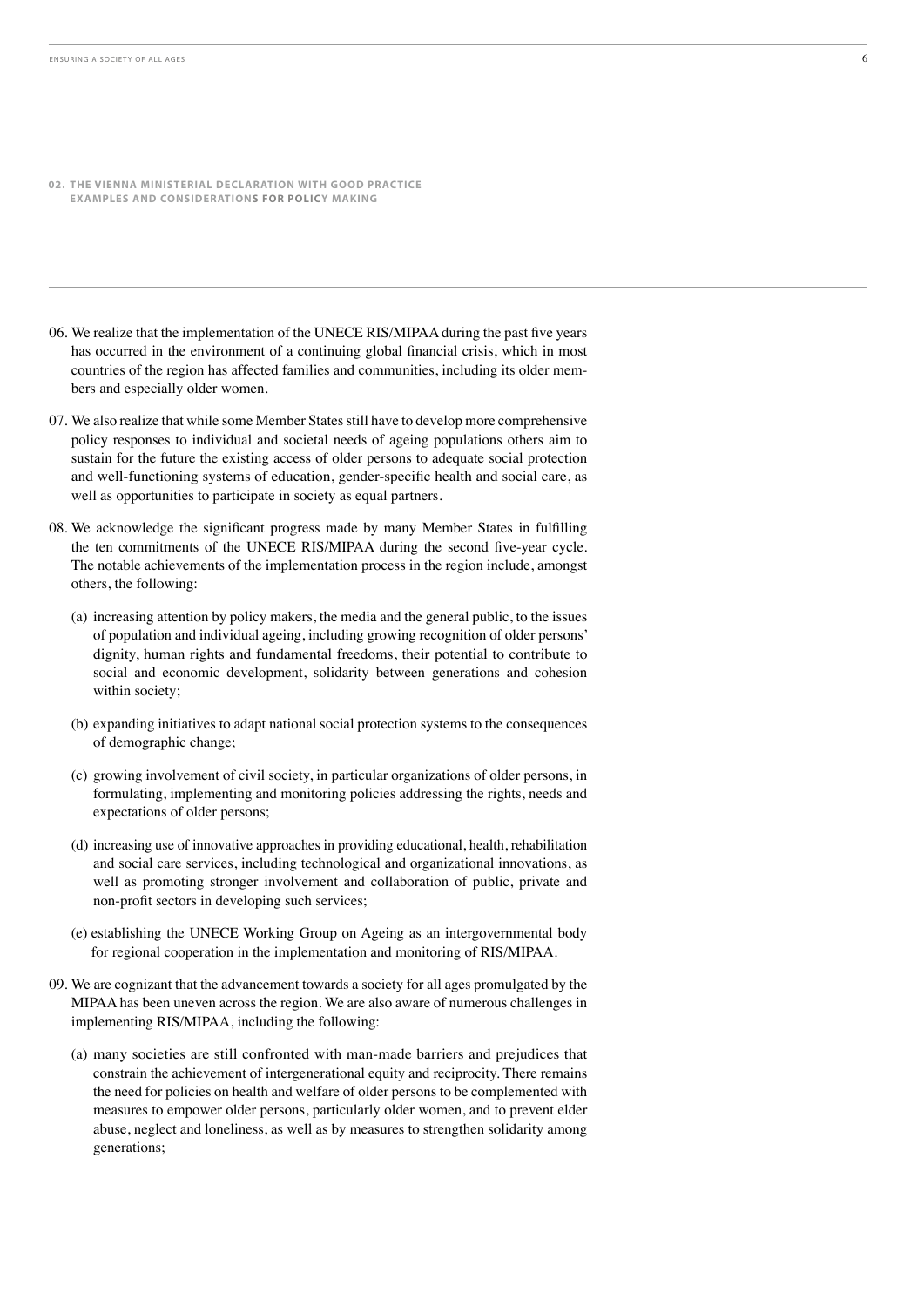- **02. THE VIENNA MINISTERIAL DECLARATION WITH GOOD PRACTICE EXAMPLES AND CONSIDERATIONS FOR POLICY MAKING**
	- (b) in many countries, policies fostering active and healthy ageing have been rather modest and short of the necessary disease preventing and health promoting measures;
	- (c) the progress in adjusting national legislation concerning work and retirement has been slow in some countries;
	- (d) the need to streamline national efforts to adjust the systems of social protection in view of demographic changes and financial challenges persists;
	- (e) the growing demand for long-term care presents additional challenges for public systems of care provision, as well as for care provided by civil society and by families.
- 10. In fostering the implementation of the UNECE RIS/MIPAA in its third implementation cycle (2013-2017), we are determined to reach by 2017 the following policy goals: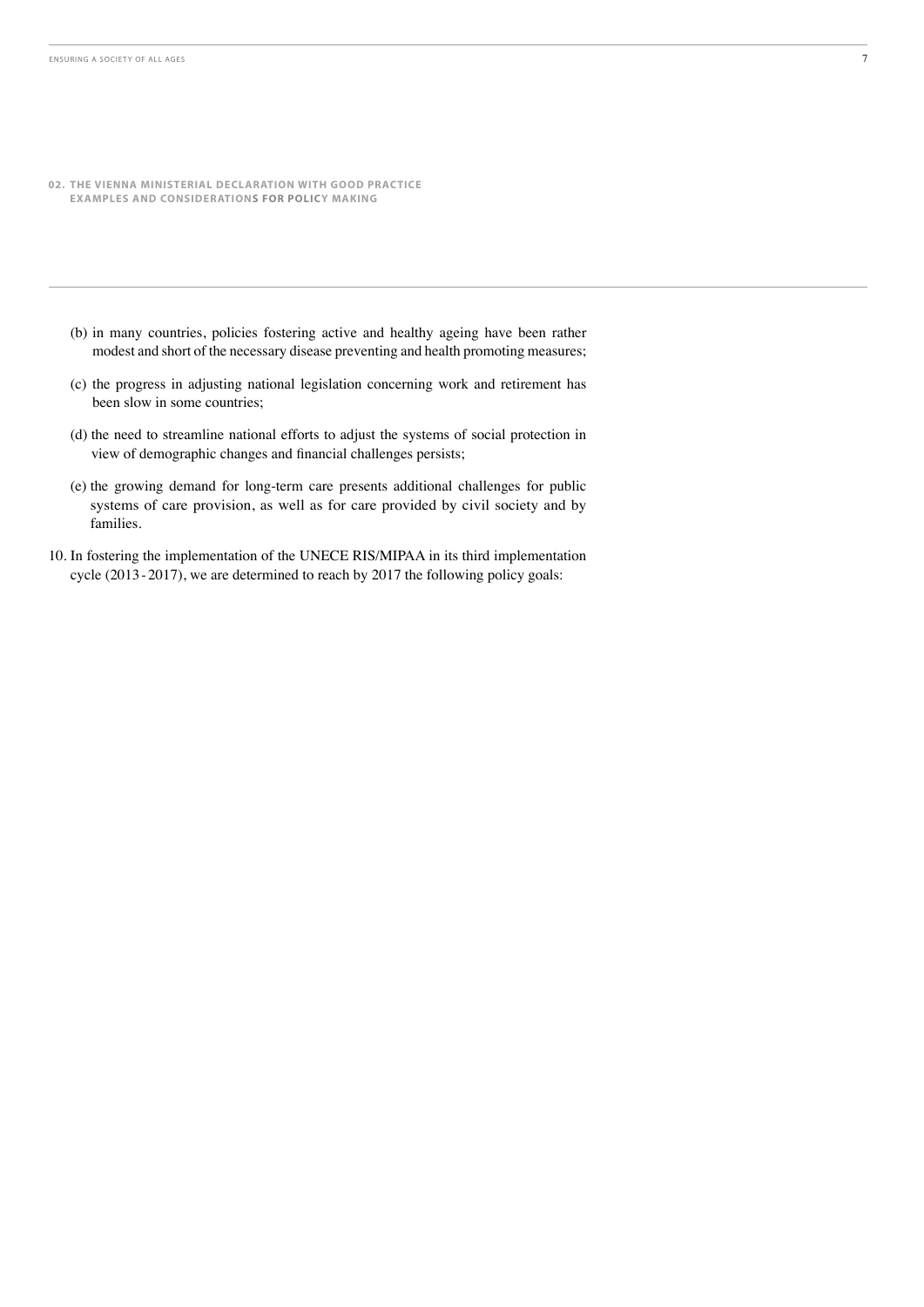#### **I. Longer working life is encouraged and ability to work is maintained by**

- (a) Promoting and supporting healthy life styles and wellbeing in work, preventing and controlling non-communicable diseases, and ensuring safe and healthy working conditions, including measures for appropriate work-life balance with flexible working time schemes, through the entire working career.
- (b) Achieving higher employment rates of older men and women through appropriate incentives related to, inter alia, taxation and social security systems, age-friendly working conditions, flexible working time schemes, information, age-appropriate training and re-training programmes, and age management measures in public and private sectors.
- (c) Developing evidence-based labour market policies, which recognize that youth and older persons' employment policies are complementary and beneficial to all. Promoting positive attitudes towards senior employees and combating age discrimination in the labour market.
- (d) Making the transition to retirement more flexible and providing incentives for staying longer in the work force in accordance with the individual's needs and aspirations.
- (e) Carrying out pension reforms to adapt to demographic changes, including increasing longevity and, in certain Member States, to the growing numbers of older persons working in the informal sector. Promoting the sustainability and adequacy of both public and private pension systems and ensuring universal coverage, as appropriate.
- (f) Promoting the role of older workers as transmitters of knowledge and experience to younger workers.

I.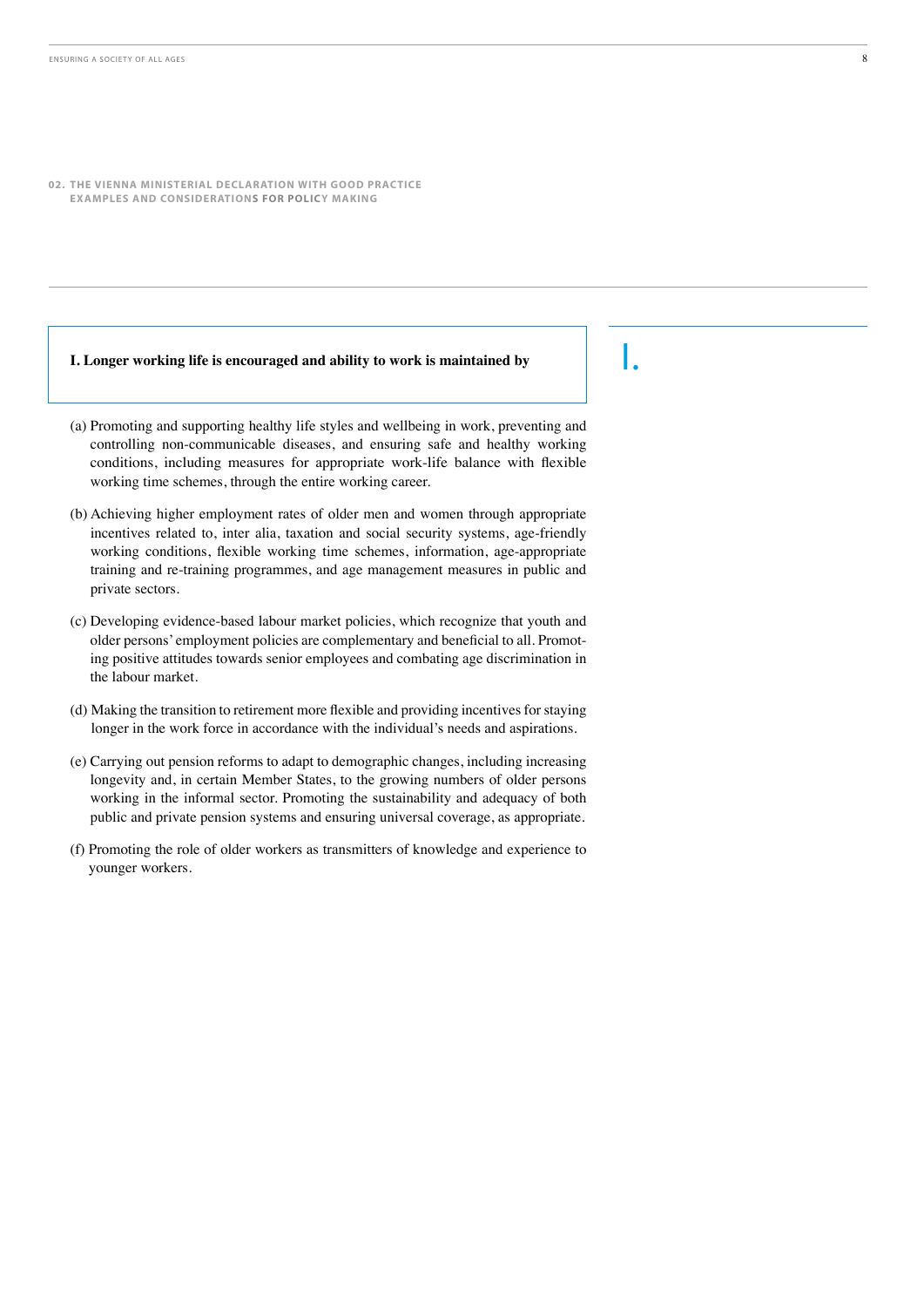**Some good practice examples and considerations for policy making regarding the encouragement of longer working life and the maintenance of ability to work**

#### **An example from Austria: Prevent invalidity and early exit from the labour market**

In 2011, the Austrian Government started the programme "fit2work" with the objective to prevent invalidity and early exit from the labour market and hereby to aim at maintaining the employability of employees. It is designed as a nationwide low-threshold information and counselling service on work and health for the target group of older persons at risk of losing their jobs due to illness, disability or similar problems but addresses also businesses. Four principles govern "fit2work": voluntariness, early intervention, individuality and sustainability.

#### **An example from the Czech Republic: A strategy of age management**

In order to improve the situation of the age group  $50+$  in the labour market the Czech Association of Adult Education Institutions implemented a concept of "Age Management" using, in particular, the Work Ability Concept and, based on it, a Work Ability Index. Work ability is understood as how good a worker's performance is at present and presumably in the near future, and how able he or she is to carry out a specific task with respect to the work demands, considering his or her health and mental resources. Thus work ability is the result of the interaction of the worker and the work to be performed. Work ability may also be described as the balance of the workers' resources and the work demands. The application of the Age Management principles in this project resulted in encouraging the employment of the age group 50+ and, as a consequence, supports social cohesiveness and economic growth.

#### **An example from the United Kingdom: Gender impact assessment of a pension reform**

The United Kingdom introduced two new Pension Acts, in 2007 and 2008, which led to important changes to the State pension from 2010 onwards and introduced a new, low-cost private pension scheme that people will be able to save into from 2012 onwards. The Gender Impact Assessment analyses the likely impact of these reforms on women and men saving for retirement. The 2007 Pension Act addresses a number of measures that are crucial from an equality perspective in order to ensure justice for both genders. A key aspect in this reform is that a life of unpaid caring responsibilities will be rewarded in retirement (in the State pension system) in the same way as a life of gainful employment.

### 01

Contact for further information: www.fit2work.at

02

Contact for further information:

www.aivd.cz/agemanagement-oprojektu

03

For further information:

[https://www.gov.uk/government/policies/](https://www.gov.uk/government/policies/reviewing-the-state-pension-age) [reviewing-the-state-pension-age](https://www.gov.uk/government/policies/reviewing-the-state-pension-age)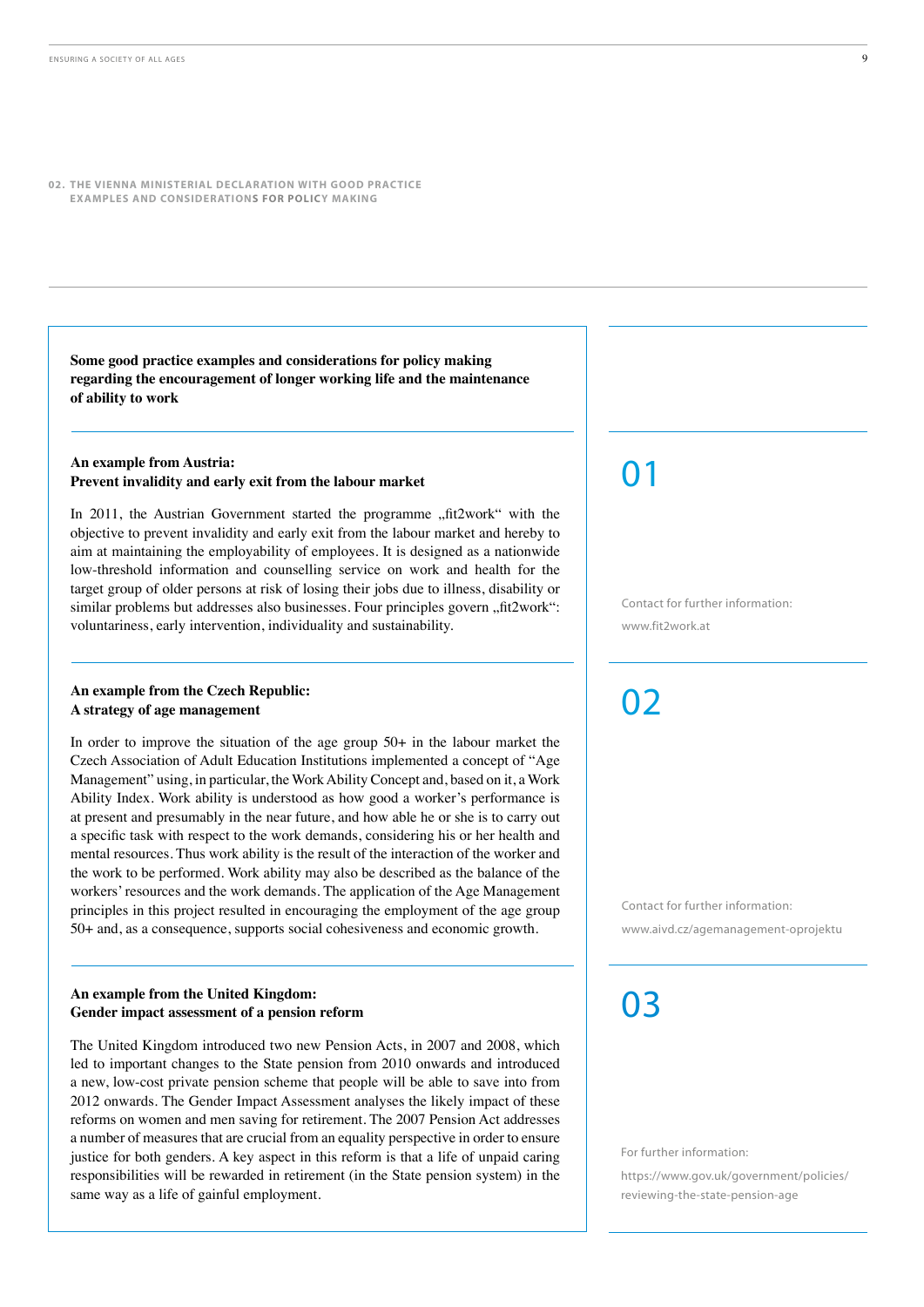#### **An initiative of HelpAge International**

HelpAge International has conducted a research project named "Off the grid" in Tajikistan and in Kyrgyzstan. These countries, like many others in the EECA region, have a large informal work sector with large numbers of older people working until they are very old. For them work is not a choice but they work because they have to. This creates specific problems: under existing rules, many informal workers will not be eligible for contributory pensions because they and their employers have not been paying into the necessary funds, and both countries struggle with fiscal strains that make any new public sector spending, including large-scale poverty reduction programmes, hard to afford. HelpAge International recommends certain measures to address these problems, among these are, e.g., realistic policy projections building on existing institutional capacities, adopting a life course approach, learning from the experiences of others, including representations of people concerned in planning processes, restoring public trust and, last but not least, a guaranteed minimum income for all (universal pension).

#### **An example from Norway: St. Olav's University Hospital in Trondheim**

St. Olav's University Hospital received the national award for "This year's senior initiative" in 2011 for its successful efforts to make senior policy a special focus area. The purpose of its commitment is that seniors are encouraged to further employment, so that the hospital can take advantage of valuable skills and experience acquired by personnel throughout a long professional life. Senior policy is now part of the hospital's priorities and thus a natural element of the total employer policy, thus being of great importance for the hospital to achieve its goals. Employees from age 55+ may enter agreements on various measures. The holistic approach, with main responsibilities of top management, the anchoring in all levels of the organisation, and the general awareness raising are decisive elements in building a sustainable Senior Policy.

#### **More information related to the subject with additional examples of good practice**

An overview of issues related to this topic with short descriptions of more examples from practice, a checklist and policy recommendations can be found in the UNECE Policy Brief on Ageing No. 9 of January 2011 on "Age-friendly employment: policies and practices".

### 04

#### $S_{\rho\rho}$

Contribution of Nazgul Asangojoeva, HelpAge International, to the UNECE Ministerial Conference on Ageing, Vienna, September 2012;

[www.unece.org/fileadmin/DAM/pau/](www.unece.org/fileadmin/DAM/pau/age/Ministerial_Conference_Vienna/Information/Speeches/Others/1st-Panel/HelpAge-N.Asangojoeva-Baekova.pdf) [age/Ministerial\\_Conference\\_Vienna/](www.unece.org/fileadmin/DAM/pau/age/Ministerial_Conference_Vienna/Information/Speeches/Others/1st-Panel/HelpAge-N.Asangojoeva-Baekova.pdf) [Information/Speeches/Others/1st-Panel/](www.unece.org/fileadmin/DAM/pau/age/Ministerial_Conference_Vienna/Information/Speeches/Others/1st-Panel/HelpAge-N.Asangojoeva-Baekova.pdf) [HelpAge-N.Asangojoeva-Baekova.pdf](www.unece.org/fileadmin/DAM/pau/age/Ministerial_Conference_Vienna/Information/Speeches/Others/1st-Panel/HelpAge-N.Asangojoeva-Baekova.pdf)

# 05

Contact for further information: Trondheim University Hospital, www.stolav.no

### >>

See:

[www.unece.org/fileadmin/DAM/pau/\\_docs/](www.unece.org/fileadmin/DAM/pau/_docs/age/2011/Policy-briefs/9-Policy-Brief-Age-Friendly-Employment.pdf) [age/2011/Policy-briefs/9-Policy-Brief-Age-](www.unece.org/fileadmin/DAM/pau/_docs/age/2011/Policy-briefs/9-Policy-Brief-Age-Friendly-Employment.pdf)[Friendly-Employment.pdf](www.unece.org/fileadmin/DAM/pau/_docs/age/2011/Policy-briefs/9-Policy-Brief-Age-Friendly-Employment.pdf)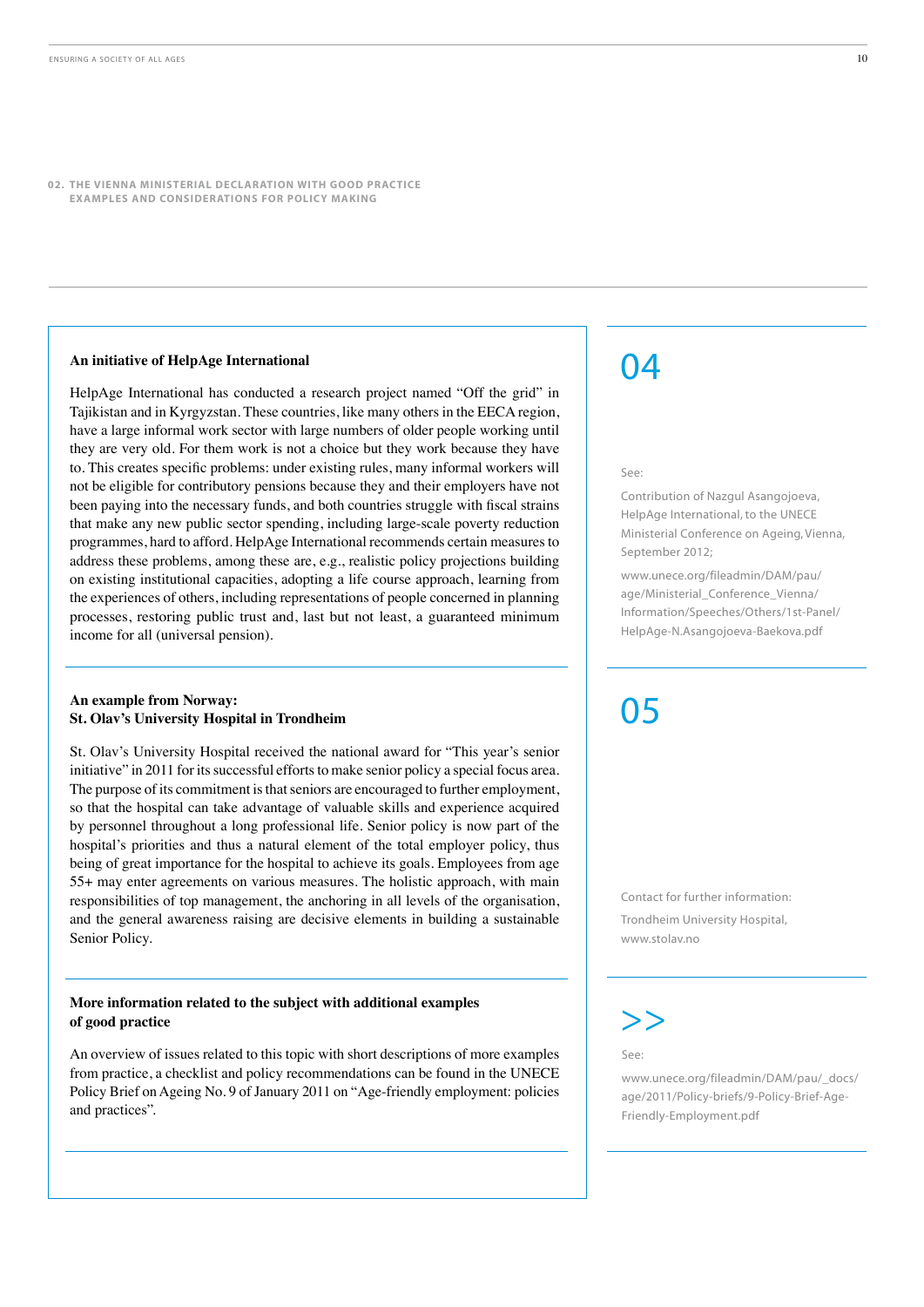#### **II. Participation, non-discrimination and social inclusion of older persons are promoted by**

- (a) Reducing material deprivation, poverty and social exclusion among older persons, especially older women, and facilitating the access of older persons to resources to meet their needs.
- (b) Taking measures to combat discrimination based on sex, racial or ethnic origin, religion or belief, disability, age or sexual orientation.
- (c) Empowering people to realize their potential for physical, mental and social wellbeing throughout the life course and to fully participate in society according to their needs, desires and capacities.
- (d) Ensuring lifelong access to various forms of high quality education and training, including in advanced technologies.
- (e) Facilitating participation of older persons in political, economic, cultural and social life.
- (f) Facilitating participation of older persons, particularly women, in decision-making processes at all levels, both directly and through organizations of older persons across civil society.
- $(g)$  Combating ageism through awareness campaigns and by encouraging the media and other opinion-making actors to give an age-balanced image of society, highlight the positive aspects of ageing, develop non-discriminatory images of older persons, and disseminate information about ageing as a natural phase in individual development. Involve older persons in the planning, implementation and evaluation of such media programmes.
- (h) Promoting easy access of young and older persons to information and education related to ensuring their dignity and their human rights.
- (i) Improving the collection and sharing of data, statistics and qualitative information for monitoring better the quality of life and dignity of older persons, including cases of violation and abuses of their rights, in order to design and implement appropriate evidence-based policy measures.
- (i) Taking into account the diverse needs of a growing number of older persons among ethnic minorities and migrants to ensure their integration and equal participation in society.

II.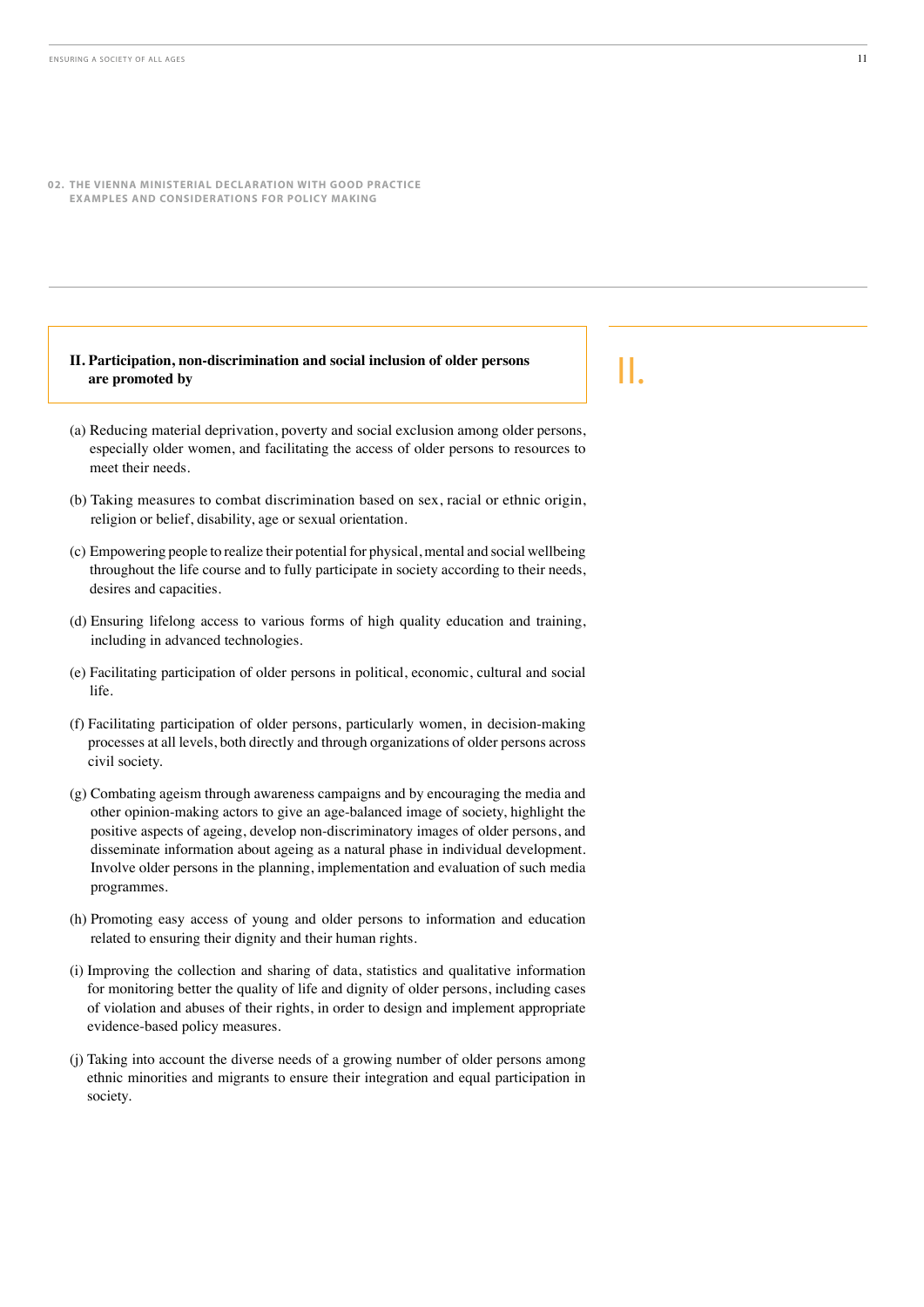**Some good practice examples and considerations for policy making regarding the promotion of participation, non-discrimination and social inclusion of older persons**

#### **An example from Kyrgyzstan: The right to live without violence in old age**

A project supported by HelpAge International is aimed at alleviating all forms of neglect, abuse and violence against older women and men in the Kyrgyz Republic by protecting older people, with specific attention to older women, against domestic violence, neglect and abuse. It does so by measures that strengthen support services, increase civil society representation, and promote greater public awareness of the issue. Furthermore, it encourages enhanced civil society participation in the promotion and protection of the rights of older victims of domestic violence and abuse. The project has achieved many positive changes at civil society level, at community and family level, and at national level.

#### **An example from Greece: Capacity building for a society of all ages**

In 2012 SOCIAL AID OF HELLAS implemented the "Capacity Building Programme for Ageing". The objective was to help senior Greek citizens to become more organized and active members of their local communities. They are encouraged to develop advocacy for their age group and to offer their help to other citizens in their municipality who are in need of support. They are educated and helped to recognise their potential to contribute to the survival of their families, their children and their relatives during the serious financial situation of the country.

01

Contact for further information: gabitova@helpageinternational.org

02

Contact for further information: lainicol-archgist@tee.gr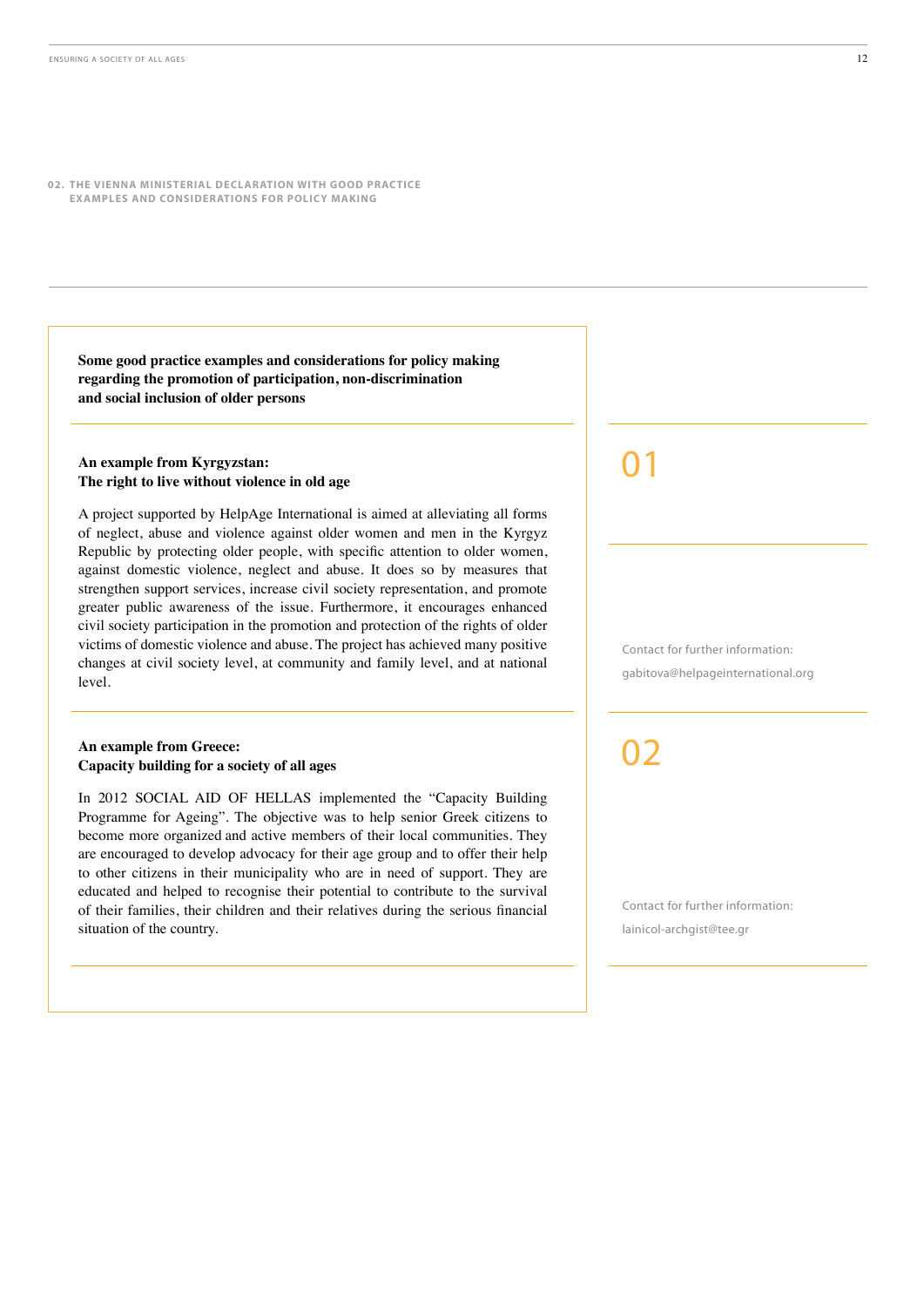#### **An example from Serbia: Some sport, some fun – get involved**

The Movement of the Third Age of Serbia is organizing the "Olympiad Sports, Health and Culture of the Third Age" under the motto "For active and creative age". Elderly people from Serbia and other countries compete in various sport disciplines, participate in ecological action, in a painting colony, in literary and ethnic evenings and present their talents. The fourth Olympiad had 750 participants from 76 cities. The achievements: social inclusion of elderly persons and persons with special needs, education, cooperation between generations, development of volunteering, promotion of healthy lifestyle, promotion of creativity of the elderly, gender equality issues, raising ecological awareness, socializing and competition, new experiences, new friends and improving the quality of life.

#### **An example from Austria: Sustainable learning in the community, SLIC**

The project focussed on raising awareness of older people's competences and identifying new opportunities for learning and engagement. Through the means of workshops it aimed at empowering older people to become active citizens, encouraging the development of skills and competences through formal and informal learning opportunities and directly linking the concepts of lifelong learning and community involvement. The SLIC workshops encouraged participants to become more active and motivated them to take part in formal and informal education and volunteering.

#### **Some general reflections:** Active ageing, active participation - five propositions for better policy making

Active ageing is a central political concept that considers not only the challenges, but also the opportunities of long-living societies. This includes opportunities for older people to continue working, to stay healthy longer and to contribute to society, for example through volunteering. Five propositions are in the centre of a detailed argumentation: 1. Although interventions for active ageing are most efficient when taking place early in the life-course, they are also effective and meaningful later in life. 2. Diversity in ageing processes should be reflected in interventions for promoting participation, social inclusion and non-discrimination. 3. Transition into retirement is an important gateway for active ageing. 4. Active participation in later life is based on opportunities for involvement and volunteering in organizations and in the community. 5. Images of ageing frame opportunities for active ageing and access to social and health services for older persons. These five issues are argued extensively in this conference contribution.

### 03

Contact for further information: www.olimpijada3d.org

### $\mathsf{\Omega} \mathbf{\Lambda}$

Contact for more information: www.slic-project.eu

# 05

#### See:

Key note speech of Clemens Tesch-Roemer, Berlin, to the UNECE Ministerial Conference on Ageing, Vienna, September 2012;

[www.unece.org/fileadmin/DAM/pau/](www.unece.org/fileadmin/DAM/pau/age/Ministerial_Conference_Vienna/Information/Speeches/Others/C.Tesch-Romer_keynote_speech.pdf) [age/Ministerial\\_Conference\\_Vienna/](www.unece.org/fileadmin/DAM/pau/age/Ministerial_Conference_Vienna/Information/Speeches/Others/C.Tesch-Romer_keynote_speech.pdf) [Information/Speeches/Others/C.Tesch-](www.unece.org/fileadmin/DAM/pau/age/Ministerial_Conference_Vienna/Information/Speeches/Others/C.Tesch-Romer_keynote_speech.pdf)[Romer\\_keynote\\_speech.pdf](www.unece.org/fileadmin/DAM/pau/age/Ministerial_Conference_Vienna/Information/Speeches/Others/C.Tesch-Romer_keynote_speech.pdf)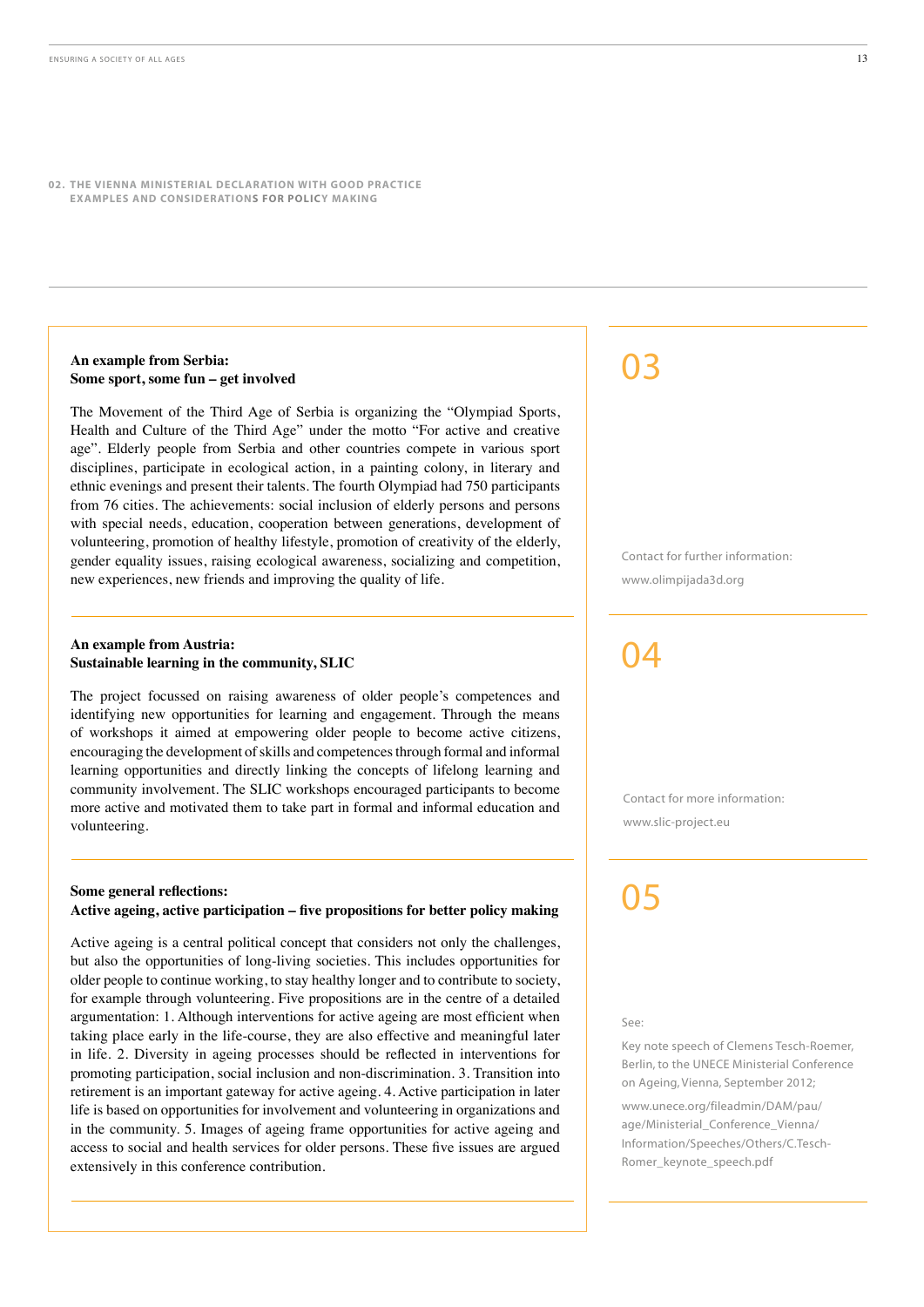#### **More information related to the subject with additional examples of good practice**

An overview of issues related to this topic with short descriptions of more examples from practice, a checklist and policy recommendations can be found in the

UNECE Policy Brief on Ageing No. 4 of November 2009 on "Integration and participation of older persons in society".

UNECE Policy Brief No. 12 of January 2012 on "Images of older persons".

>>

 $S_{\rho\rho}$ 

[www.unece.org/fileadmin/DAM/](www.unece.org/fileadmin/DAM/pau/_docs/age/2009/Policy_briefs/4-Policybrief_Participation_Eng.pdf) [pau/\\_docs/age/2009/Policy\\_briefs/4-](www.unece.org/fileadmin/DAM/pau/_docs/age/2009/Policy_briefs/4-Policybrief_Participation_Eng.pdf) [Policybrief\\_Participation\\_Eng.pdf](www.unece.org/fileadmin/DAM/pau/_docs/age/2009/Policy_briefs/4-Policybrief_Participation_Eng.pdf)

[www.unece.org/fileadmin/DAM/pau/](www.unece.org/fileadmin/DAM/pau/age/Policy_briefs/ECE-WG-1-13.pdf) [age/Policy\\_briefs/ECE-WG-1-13.pdf](www.unece.org/fileadmin/DAM/pau/age/Policy_briefs/ECE-WG-1-13.pdf)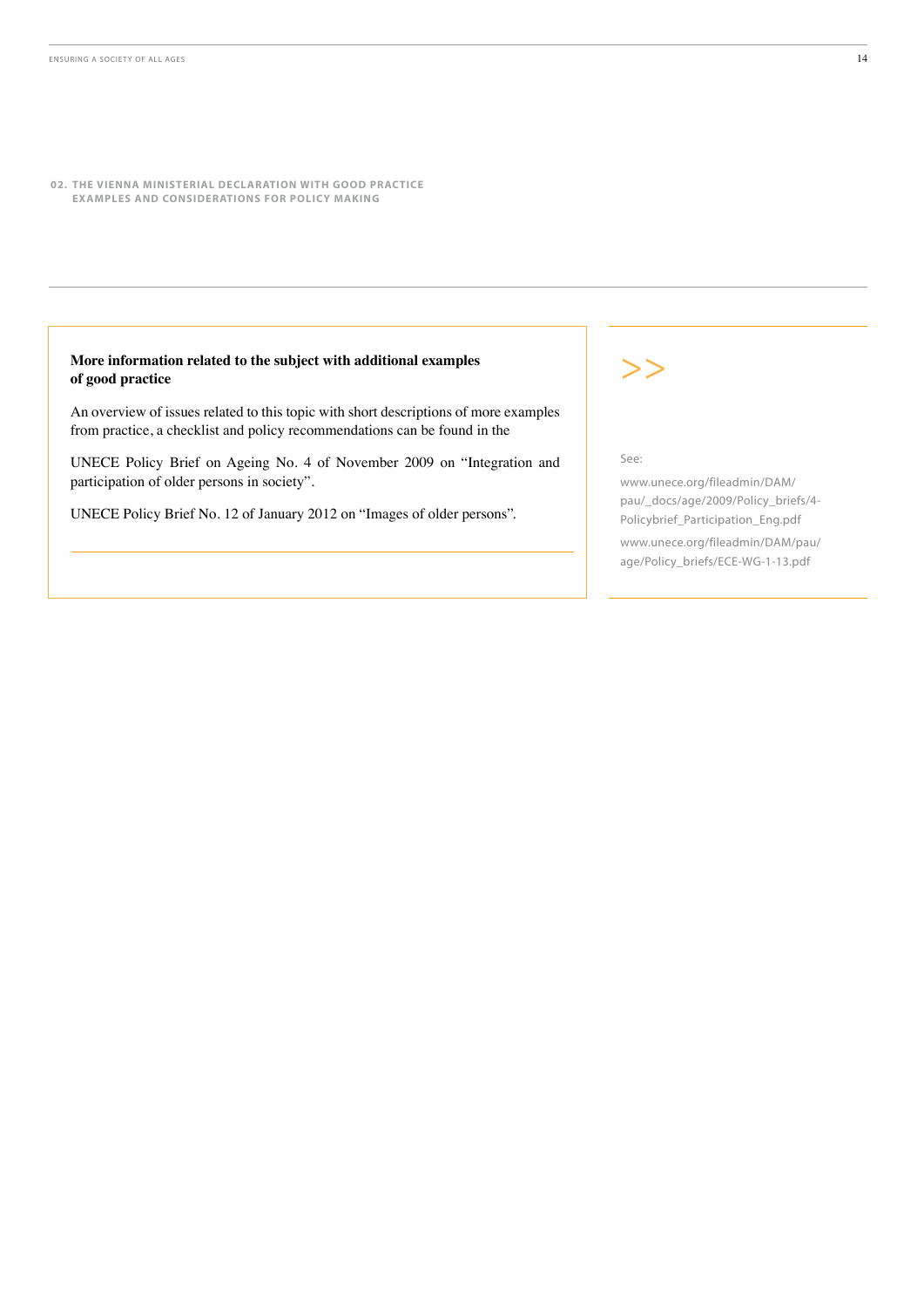III. Dignity, health and independence in old age are promoted and safeguarded by

- III.
- (a) Safeguarding the dignity of older persons, particularly those with disabilities, and fostering their sense of belonging and self-esteem through measures aimed at, inter alia, combating any form of prejudice, neglect, abuse and discrimination.
- (b) Strengthening measures of health promotion, care and protection, as well as disease and injury prevention at all ages, thus lowering the probability of illness and disability and helping to ensure high physical and mental functioning, independent living, as well as active participation throughout the life course.
- (c) Giving special attention to preventive measures, early diagnosis and to the treatment, care, especially long-term care, and social protection of persons with Alzheimer's disease and other dementias, while ensuring their dignity and non-discrimination in society.
- (d) Respecting self-determination and dignity as core values through the end of life of an individual. This in particular should be the principal attitude in nursing and medical practice, including long-term and palliative care.
- (e) Aiming to ensure that older persons maintain the highest possible level of health, social and functional capacity before, during and after natural and man-caused disasters by enhancing coordinated support.
- (f) Facilitating access to age-appropriate, affordable and effective high-quality goods and services and improving mobility through age-friendly environments.
- $(g)$  Developing innovative methods and technologies for reliable, affordable and safe support and care of older persons at home.
- (h) Ensuring ,ageing in place' by promoting services and support to the individual and the family to enable older persons to continue living for as long as possible in their own environment and community. These services should take into account the special needs of women, in particular those who are living alone.
- (i) Promoting architectural alterations and innovative housing design aimed at adapting to the changing needs and functional abilities of persons as they age.
- (j) Supporting, by appropriate means, self-help arrangements of older persons for independent or assisted living, including inter-generational housing facilities and acknowledging that individual needs are assessed and properly addressed whether in an institution or at home.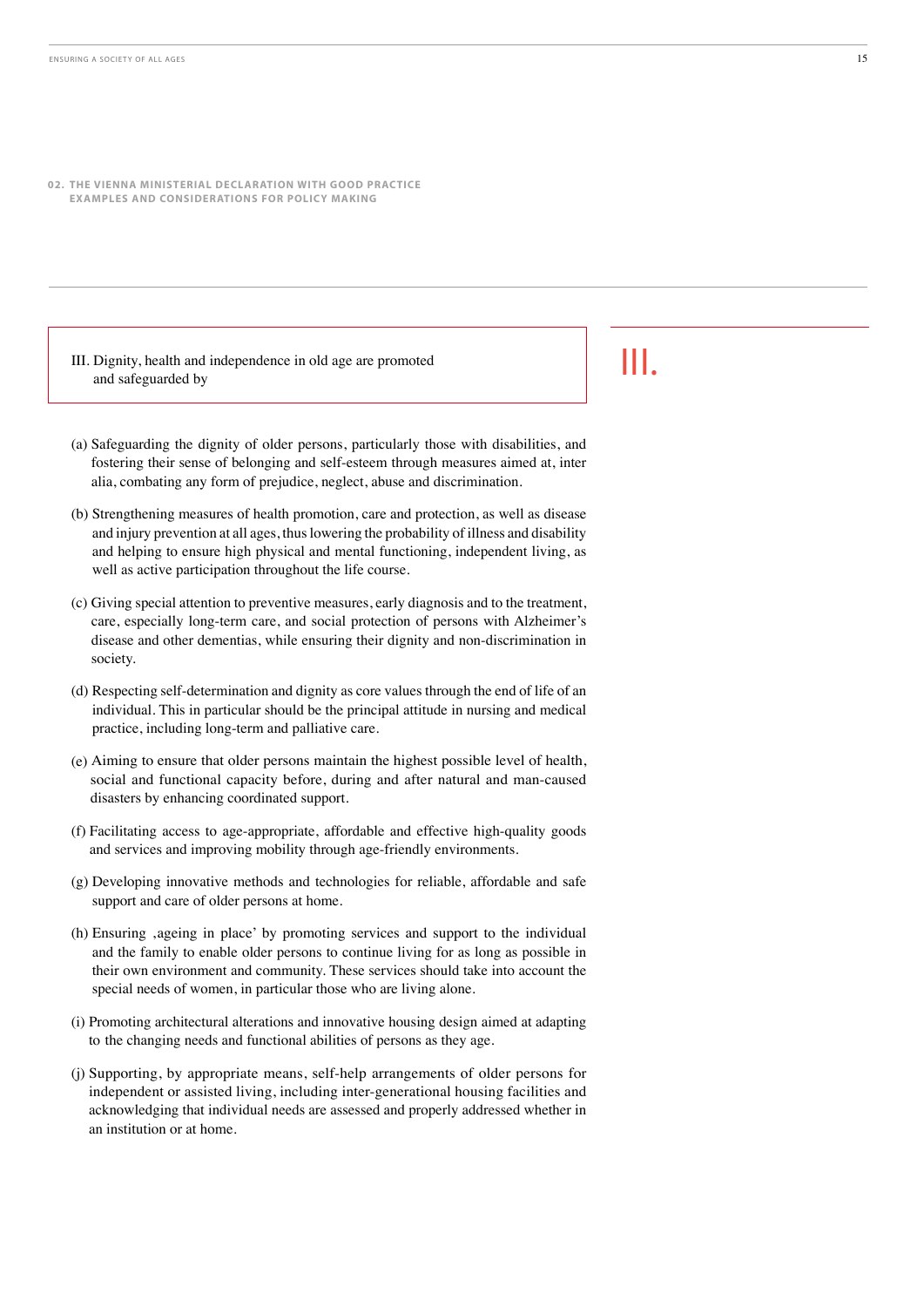- **02. THE VIENNA MINISTERIAL DECLARATION WITH GOOD PRACTICE EXAMPLES AND CONSIDERATIONS FOR POLICY MAKING**
	- (k) Ensuring a continuum of affordable, high-quality care, ranging from arrangements for primary and community-based care to various forms of institutional care.
	- (I) Recognizing and improving the situation of informal and formal carers, including migrant carers, through training and dignified working conditions including adequate remuneration.
	- $(m)$  Recognizing and supporting family carers, who are mostly women, in accomplishing their demanding tasks, including provisions for reconciliation of work and family duties, as well as social protection measures.

**Some good practice examples and considerations for policy making regarding the promotion and safeguarding of dignity, health and independence in older age**

#### **An example from the Ukraine: Preventing elder abuse**

The objective of the project implemented by the Ukrainian charity organisation "Turbota pro Litnih v Ukraini" (Age Concern Ukraine) is to improve the lives of vulnerable older people in the Ukraine by raising awareness of their human rights, reducing the abuse of their rights, and mobilising older volunteers to defend their own human rights. It aims at achieving an once-for-all change in the national approach to identifying and safeguarding vulnerable adults by gaining national legislative support for local multi-agency vulnerable adults' protection working groups, to have elder abuse recognised as a human rights abuse by all key stakeholders, society and legislation, and by raising awareness among the general public and older persons themselves. The project also mobilises older volunteers to act as advocates on behalf of themselves and their peers.

#### **An example from Greece: Exercise in old age**

The Special Secretariat for Nutrition and Sports of the Ministry of Health and Social Solidarity funds local authorities of the country to implement programs of physical activity for people aged 65+. These programs are part of the Sport for All programs, covering all age groups, and also special population groups such as persons with a disability, Roma, prisoners, patients of drug rehabilitation centres etc. The programme "Exercise in Old Age" includes physical exercises with a recreational and social nature, and is aimed at disease prevention, recreation and improvement of the biological, psychological and mental ability of a person, while it also develops the concept of sociability.

01

Contact for further information: www.tlu.org.ua/?page\_id=299

# 02

Contact for further information:

Ministry of Health & Social Solidarity, Special Secretariat of Nutrition and Sports.

www.yyka.gov.gr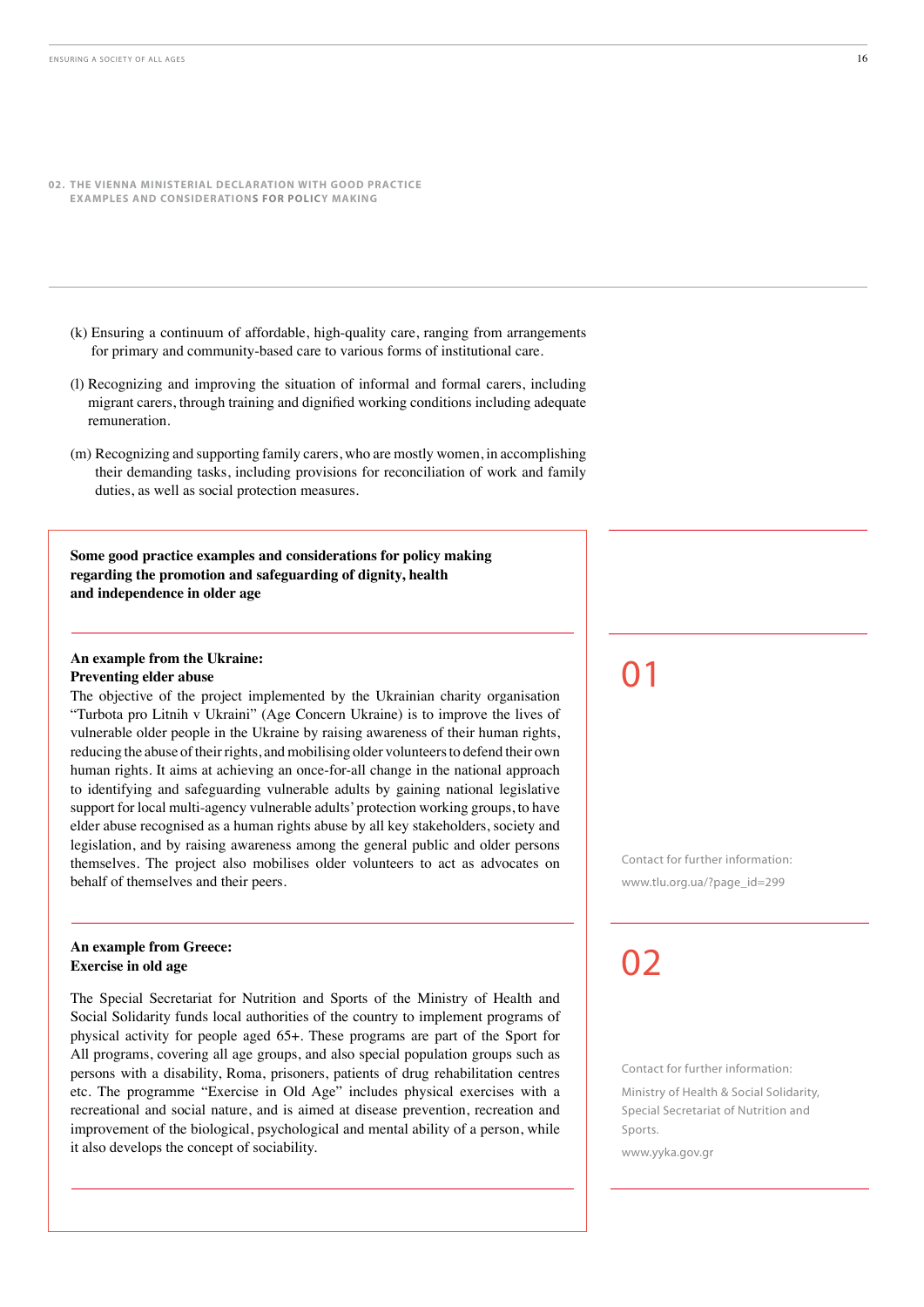#### **An example from Serbia: Older people's self-help groups**

The main objective of the project is to empower older people to get involved in the issues that affect their lives and to help themselves by participating in older people's self-help groups and to contribute to the development of their communities. The project facilitates older people's active participation in society, also to help their peers who are disabled, chronically ill or have special needs, and it follows the motto "Nothing about us without us". These older people's self-help groups plan the participation of their members in the community, they promote ways and means to help and support others to deal with their difficulties, and they exercise advocacy for the elderly towards politicians, the administration and social as well as health services.

#### **An example from Slovenia: Reducing health inequalities among the elderly**

The project deals with opportunities of health education transfer between different social strata. In guided discussion meetings on health-related issues the participating elderly focus each time on a different topic; nutrition, physical exercise, alcohol, smoking, relationships etc. The moderators' task is not so much to give information, but to encourage discussion and exchange of positive experiences in disease management among the participants. This kind of social learning achieves changes of attitude and behaviour towards a healthier lifestyle. Health inequalities between the elderly are reduced by the elderly themselves as they become more actively involved in care for their own health. This adds to their quality of ageing and is also cost-effective from the public health point of view.

03

Contact for further information: www.redcross.org.rs

### 04

For further information:

[www.inst-antonatrstenjaka.si/](http://www.inst-antonatrstenjaka.si/gerontologija/projekti/14.html) [gerontologija/projekti/14.html](http://www.inst-antonatrstenjaka.si/gerontologija/projekti/14.html)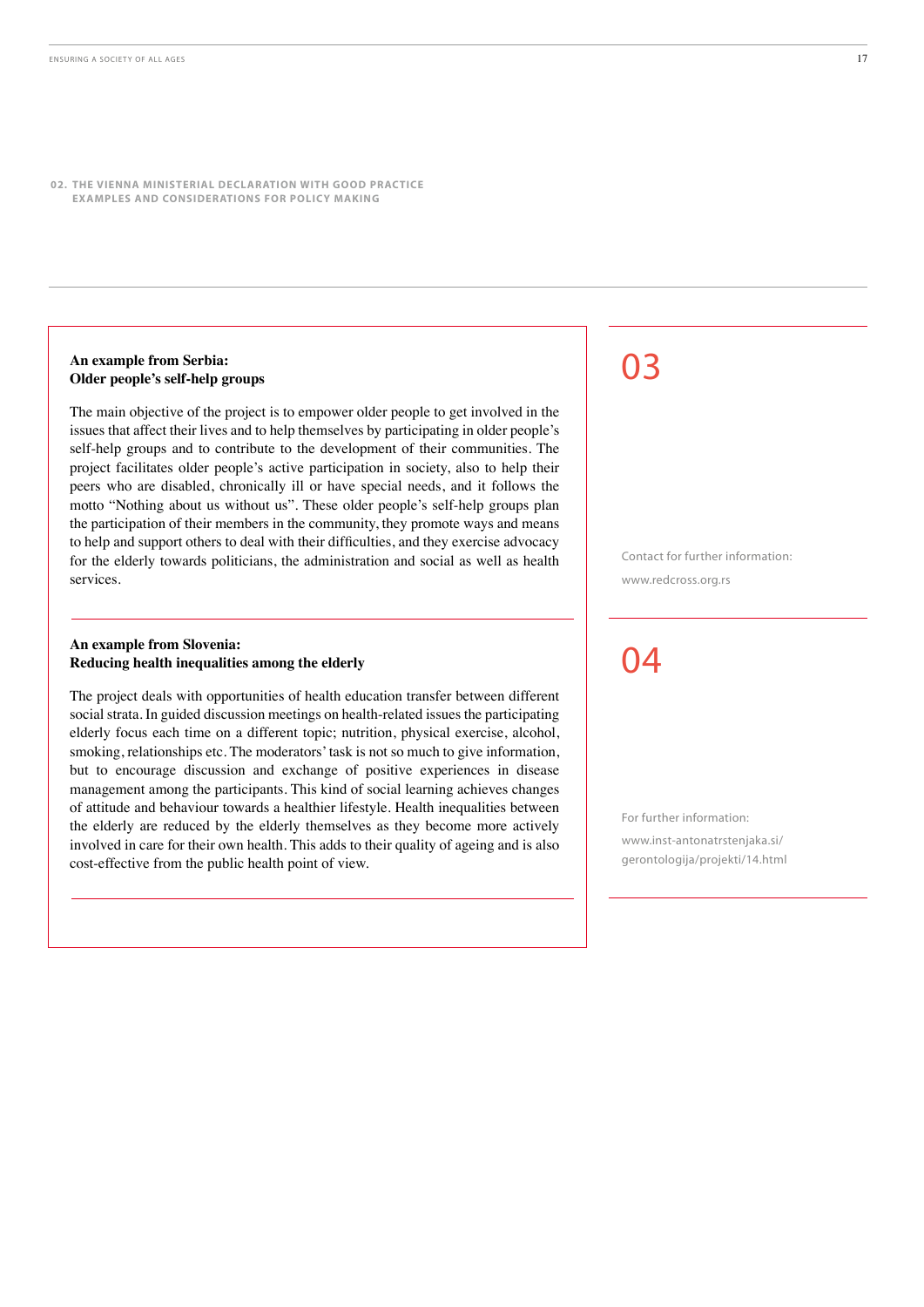#### **New trends and initiatives within the US Administration for Community Living**

The U.S. has a longstanding set of protections and laws focussed on providing health, economic security, social support and a host of legal rights and protections for older individuals. The goal is to enable older people to remain healthy and to live independently and with dignity in their own homes and communities. Recently support for caregivers was included with the creation of the National Family Caregiver Support Program to assist family care and other care forms at home as a good alternative to care in institutions. The current transformation of the US healthcare delivery system and the National Prevention and Health Promotion Strategy, aiming at improving health at all ages, puts four goals in focus: building healthy and safe community environments, expanding quality preventive services in clinical and community settings, empowering people to make healthy choices, and eliminating health disparities among differing segments of the population. In addition, protection from elder abuse, neglect and exploitation are addressed. Work is also done on the improvement of age-friendly city environments, on establishing and enhancing quality standards for social services and health care, as well as on the reconciliation of work and family and care duties of informal caregivers.

#### **Results from a Swedish research project on physical barriers: Home is the major place for ageing**

Independence in daily functioning and the well-being of older European citizens in the future will be significantly enhanced through an improved understanding of the interrelations between ageing persons and their material environments in areas such as home and out-of-home environments. Research at Lund University on person-environment interactions provides evidence that combinations of functional limitations related to the environmental barriers in housing, public facilities and public transportation present the major causes of accessibility problems. Actors in physical planning need more knowledge on functional capacity and on how the process of ageing interacts with physical environmental barriers and how they can be overcome in order to create environments enabling activity, participation, independence, and ultimately good health.

### 05

#### See:

Contribution of Edwin L. Walker, Washington, to the UNECE Ministerial Conference on Ageing, Vienna, September 2012;

[www.unece.org/fileadmin/DAM/pau/](www.unece.org/fileadmin/DAM/pau/age/Ministerial_Conference_Vienna/Information/Speeches/Ministers/EWalker-Expert_Panel_09-19-2012.pdf) [age/Ministerial\\_Conference\\_Vienna/](www.unece.org/fileadmin/DAM/pau/age/Ministerial_Conference_Vienna/Information/Speeches/Ministers/EWalker-Expert_Panel_09-19-2012.pdf) [Information/Speeches/Ministers/](www.unece.org/fileadmin/DAM/pau/age/Ministerial_Conference_Vienna/Information/Speeches/Ministers/EWalker-Expert_Panel_09-19-2012.pdf) [EWalker-Expert\\_Panel\\_09-19-2012.pdf](www.unece.org/fileadmin/DAM/pau/age/Ministerial_Conference_Vienna/Information/Speeches/Ministers/EWalker-Expert_Panel_09-19-2012.pdf)

# 06

See:

Contribution of Prof. Susanne Iwarssson, Lund University, to the UNECE Ministerial Conference on Ageing, Vienna, September 2012;

[www.unece.org/fileadmin/DAM/pau/](www.unece.org/fileadmin/DAM/pau/age/Ministerial_Conference_Vienna/Information/Speeches/Others/3rd-panel/S.Iwarsson-CASE.pdf) [age/Ministerial\\_Conference\\_Vienna/](www.unece.org/fileadmin/DAM/pau/age/Ministerial_Conference_Vienna/Information/Speeches/Others/3rd-panel/S.Iwarsson-CASE.pdf) [Information/Speeches/Others/3rd](www.unece.org/fileadmin/DAM/pau/age/Ministerial_Conference_Vienna/Information/Speeches/Others/3rd-panel/S.Iwarsson-CASE.pdf)[panel/S.Iwarsson-CASE.pdf](www.unece.org/fileadmin/DAM/pau/age/Ministerial_Conference_Vienna/Information/Speeches/Others/3rd-panel/S.Iwarsson-CASE.pdf)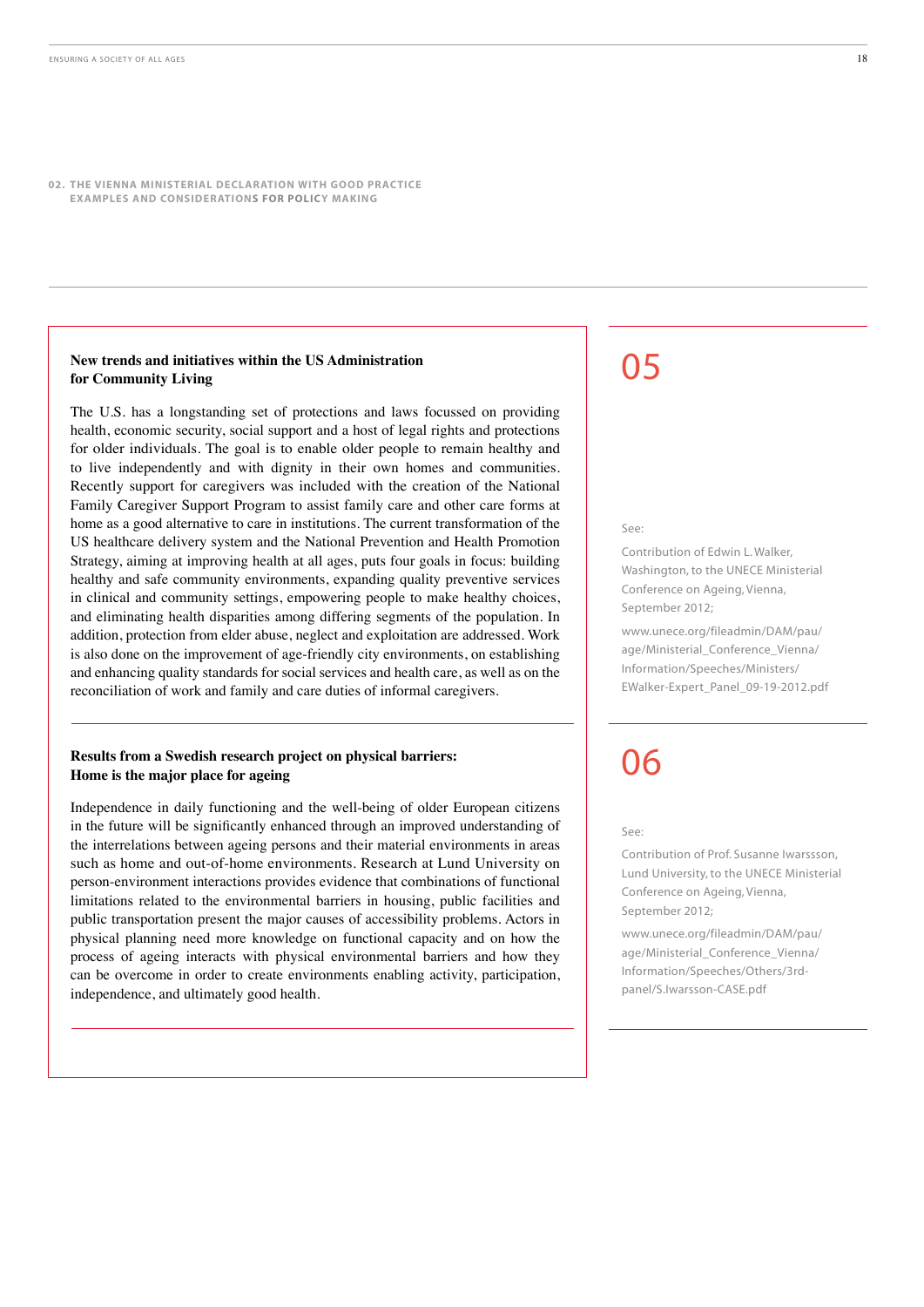#### **More information related to the subject with additional examples of good practice**

An overview of issues related to this topic with short descriptions of more examples from practice, a checklist and policy recommendations can be found in the

UNECE Policy Brief on Ageing No. 6 of April 2010 on "Health promotion and disease prevention".

UNECE Policy Brief No. 7 of July 2010 on "Towards community long-term care".

### $>>$

See:

[www.unece.org/fileadmin/DAM/pau/\\_docs/](www.unece.org/fileadmin/DAM/pau/_docs/age/2010/Policy-Briefs/6-Policybrief_Health_promotion.pdf) [age/2010/Policy-Briefs/6-Policybrief\\_Health\\_](www.unece.org/fileadmin/DAM/pau/_docs/age/2010/Policy-Briefs/6-Policybrief_Health_promotion.pdf) [promotion.pdf](www.unece.org/fileadmin/DAM/pau/_docs/age/2010/Policy-Briefs/6-Policybrief_Health_promotion.pdf)

[www.unece.org/fileadmin/DAM/pau/\\_docs/](www.unece.org/fileadmin/DAM/pau/_docs/age/2010/Policy-Briefs/7-Policy-brief_Long-term_care.pdf) [age/2010/Policy-Briefs/7-Policy-brief\\_Long](www.unece.org/fileadmin/DAM/pau/_docs/age/2010/Policy-Briefs/7-Policy-brief_Long-term_care.pdf)[term\\_care.pdf](www.unece.org/fileadmin/DAM/pau/_docs/age/2010/Policy-Briefs/7-Policy-brief_Long-term_care.pdf)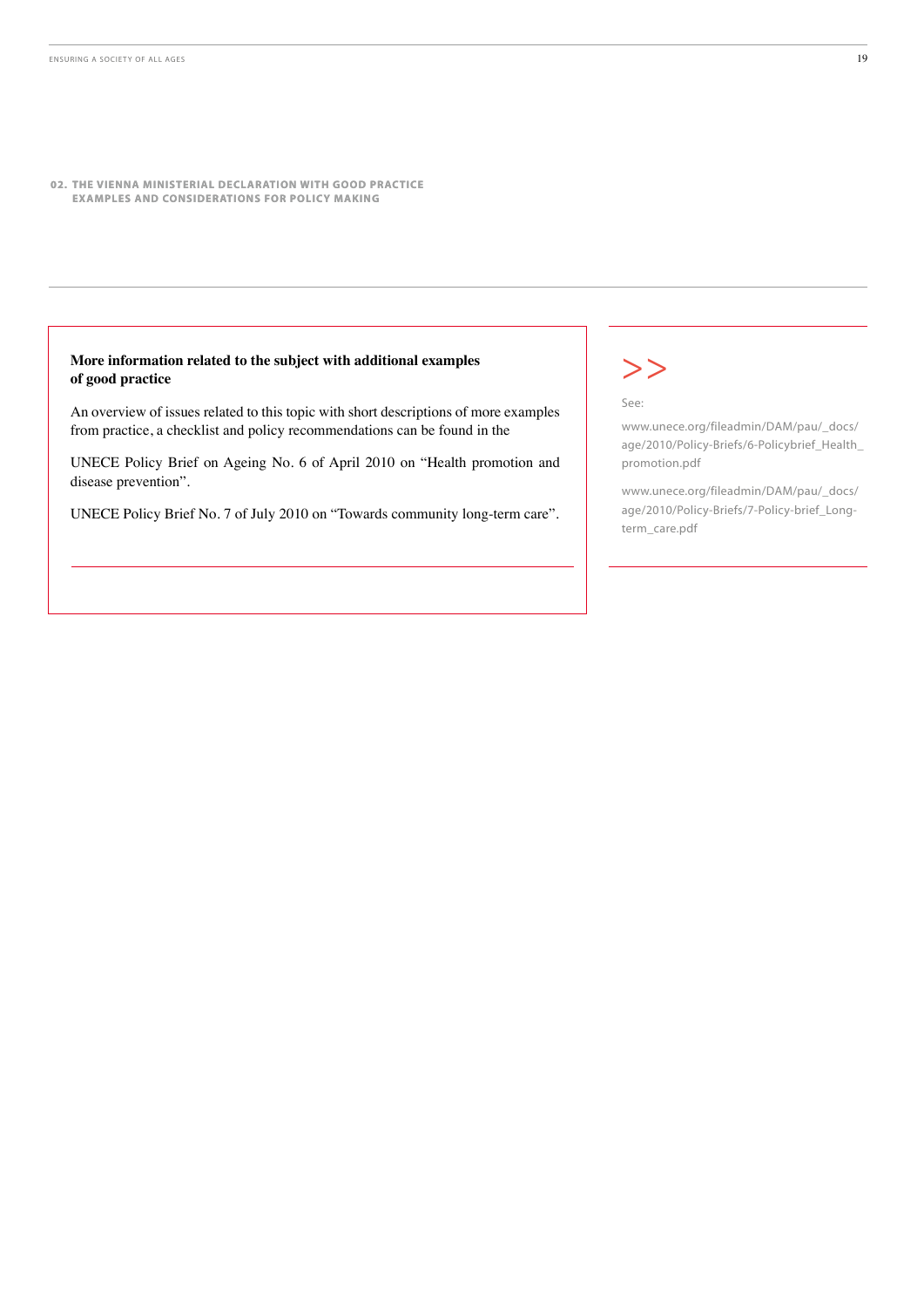#### **IV. Intergenerational solidarity is maintained and enhanced by**

- (a) Promoting and strengthening multigenerational dialogue and intergenerational learning by all stakeholders, including governments, non-governmental organisations, the private sector, the media and the general public.
- (b) Improving cooperation between youth organisations and older persons' organisations.
- (c) Recognizing the value of and fostering the joint volunteering of people of all ages.
- (d) Designing and implementing educational campaigns for the general public, particularly the younger generations, on issues of population and individual ageing. It should include teaching about healthy, active ageing as part of the life-course into the curricula of all educational institutions, while also raising awareness among older persons on issues, living conditions and challenges of the younger generations.
- (e) Considering, that solidarity between generations also means adequate and sustainable social protection of older persons while recognizing that older men and women continue to make important contributions to their communities in various ways, including continued employment, performing non-paid caring of younger and older family members, participating in volunteering as well as cash and in-kind transfers to benefit younger members of their families and communities.
- (f) Developing and implementing socially responsible, financially sound and sustainable strategies encompassing the needs, capacities and expectations of current and future generations while promoting equal opportunities for their self-determination.

### IV.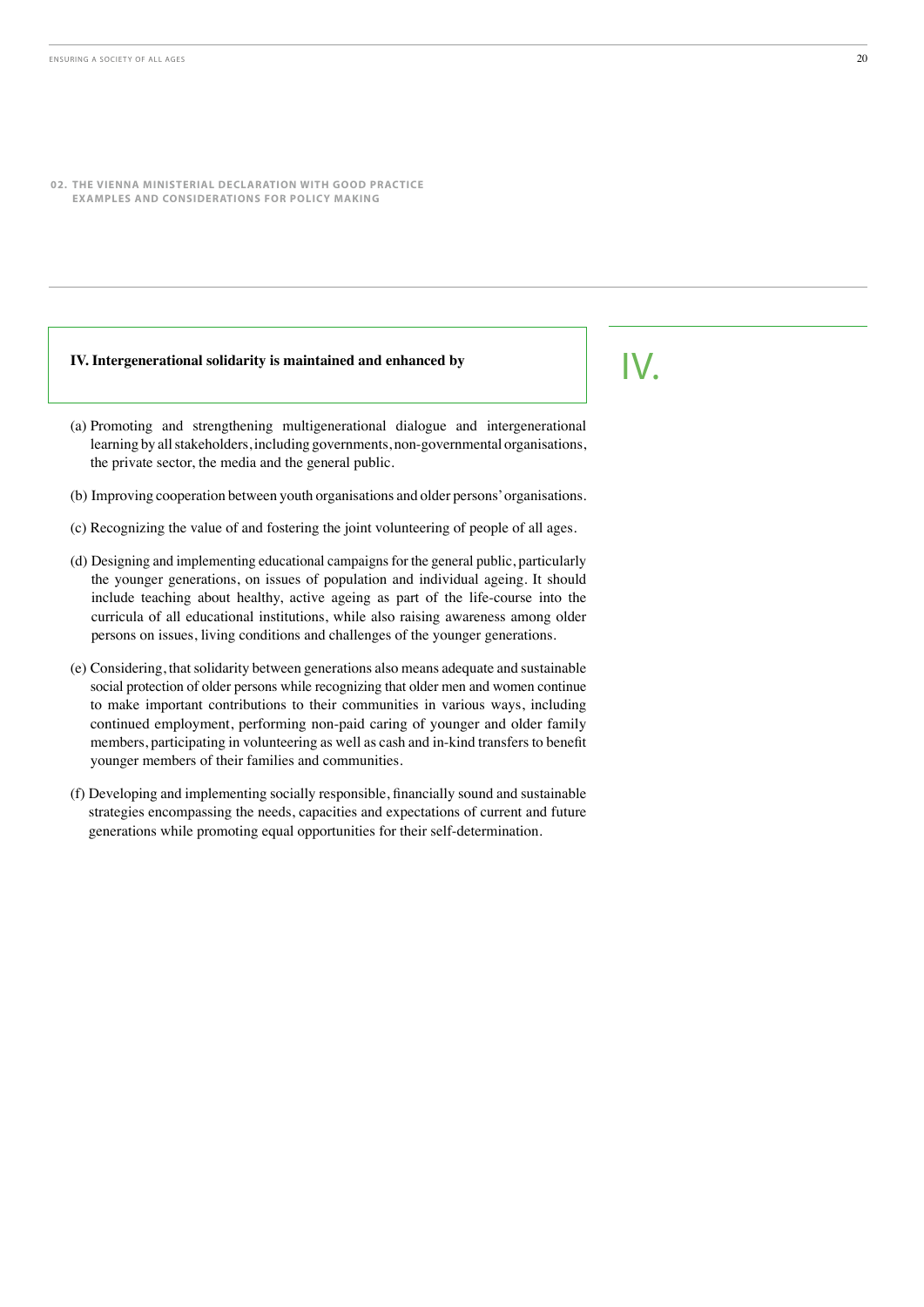**Some good practice examples and considerations for policy making regarding the maintenance and enhancement of intergenerational solidarity**

#### **An example from the Slovak Republic: We enjoy being together**

The Nursing Home and Social Services Home in Kremnica (NHSSH) creates conditions for cultural activities, hobbies and work therapy as it cooperates with local schools and children's homes to fill the clients' leisure time and to maintain and even improve the quality of their lives. Children are looking for new "grandparents" and NHSSH's clients are looking for new "grandchildren" and new friends. The programme is aimed at strengthening self-confidence and self-assertion in a heterogeneous group environment consisting of people of various generations, at supporting abilities like making other persons happy and offering or accepting help regardless of age or familiarization with the elderly. Children should realise that they must respect the elderly and behave towards senior citizens in an attentive manner. Through regular meetings both sides learn to accept each other and enjoy the time spent together, which is the main purpose of the meetings.

#### **An example from Austria: Styrian Intergenerational Week**

The Division of Society and Generations within the Styrian Department of Society and Diversity is developing and coordinating a Generations Network for NGOs. Services include information and consulting on active ageing, funding for intergenerational projects, as well as support of knowledge transfer and exchange through symposia and expert conferences. With a variety of projects launched to raise general awareness for intergenerational issues, the topic of interaction and solidarity between generations is addressed, taking different perspectives into account. The Styrian administration created a Generations Fund for intergenerational projects and initiated an annual Generations Conference "JUNG.ALT.MITEINANDER", meaning "Young. Old. Together". The strategy is to closely review all activities in this area and to adapt and improve measures to meet the needs of the generations in order to ensure efficient use of resources.

#### **An example from Slovenia: Folk dance heritage – bridge between generations**

In Slovenia folklore has a long and rich tradition that varies greatly from region to region. The project "Beltinci Let's Dance!" folklore festival was conceived as a platform for the introduction, promotion and interconnection of the best folklore groups

# 01

Contact for further information: www.dsskremnica.sk

### 02

Contact for further information: www.generationen.steiermark.at

# በ3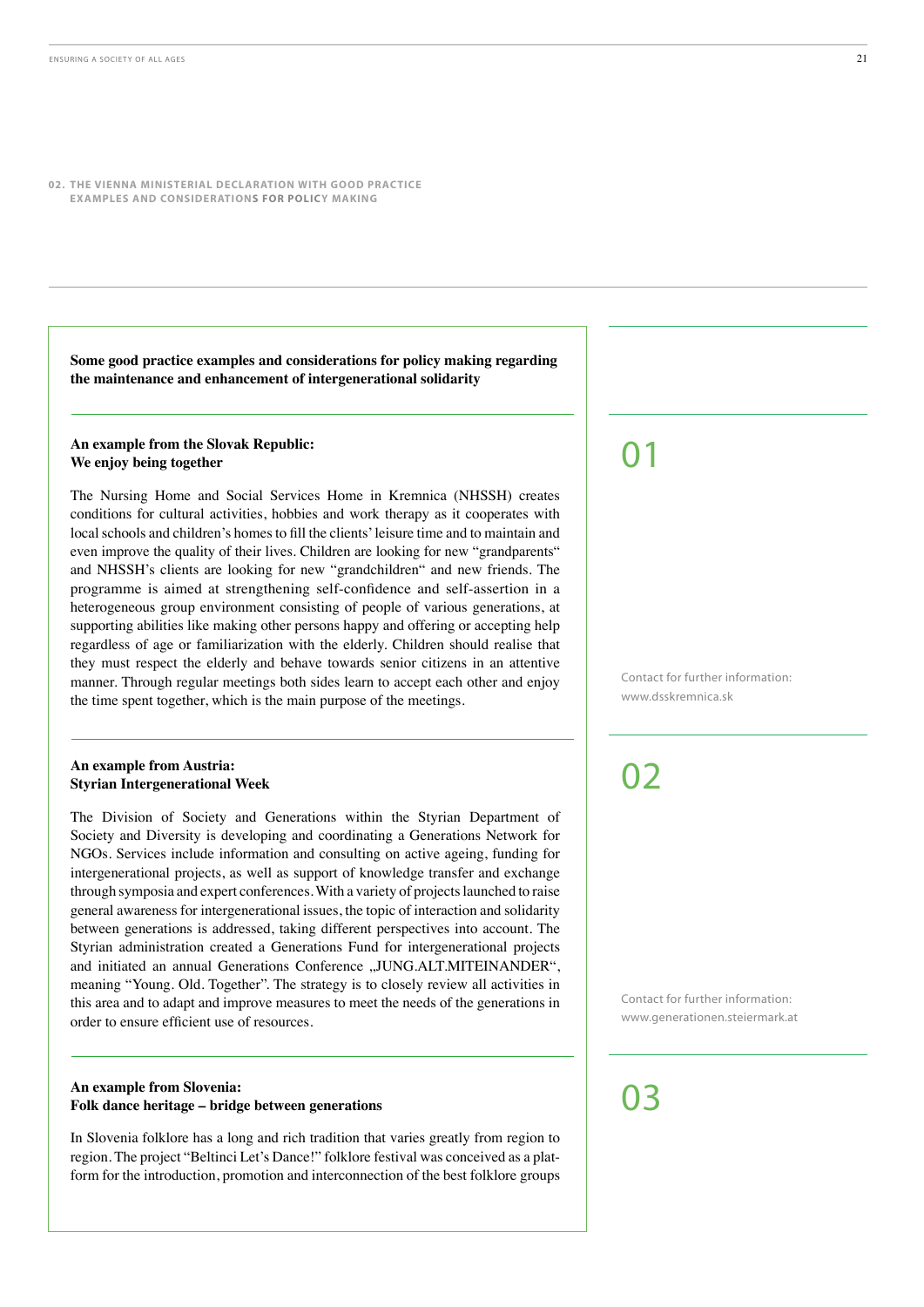in Slovenia and for the exchange of knowhow in the fields of dance, folk music and traditional costumes. Now, only very few older people are masters of such special skills in Slovenia. The festival enables them to pass on their precious knowledge and skills as a cultural legacy to future generations. The project gives older persons, bearers of this specific knowledge, the opportunity to participate in the social life, to have the satisfaction of being useful and to experience self-affirmation. The "Let's Dance!" project is extremely important for the social, economic and environmental development and the revitalisation of the region involved. It keeps ageing people in the hub of society and conveys value to their activities in retirement.

#### **Thoughts of a youth representative on appropriate policy orientation: We are all future**

Lloyd Russell-Moyle, a youth representative, advanced some personal reflections on the challenges of intergenerational solidarity. Focusing on the need to re-balance the actual needs of young people with democratic principles, the economy, the world of work and with pension perspectives of all people, he emphasized that issues like service provision for those at the margin of society and the importance of sustainable development should not be neglected. Fulfilling the needs of today without compromising the options for tomorrow is the real challenge. He suggested that many of the concerns of the old and the young are rather similar and emphasized that a holistic approach of the key issues was indispensable. Promoting truly intergenerational solidarity could only be done by making sacrifices for the greater good, but also by showing solidarity for the most disadvantaged. The slogan of the Youth Forum "For Youth Rights" could easily be reformulated "For Your Rights", providing, protecting and empowering all generations.

#### **Reflection of a leader of an international NGO on intergenerational solidarity and related policies**

The overall objective of a society for all ages is to encourage and maximize the potential of both men and women throughout the entire life course, including life at older ages. Many NGOs primarily advocate on behalf of the world's older population, but one should never lose sight of the fact that intergenerational policies and programs have to be fair and affordable for all generations. While this may create stress and even potential conflicts, it has to be recognized that intergenerational solidarity is the glue that holds families and communities together and contributes to a more stable and prosperous society. Intergenerational solidarity enables individuals to reach their full potential during the various stages of the life course. Ensuring more balanced policies to protect and promote intergenerational solidarity has always been a difficult challenge. A lack of intergenerational leadership and vision at this point in time could result in serious threats to intergenerational solidarity in future decades.

Contact for further information: www.jskd.si/organizacija/stiki\_sklada.htm

### $\mathsf{D} \mathsf{\Delta}$

See:

Contribution of Lloyd Russell-Moyle, European Youth Forum, to the UNECE Ministerial Conference on Ageing, Vienna, September 2012;

[www.unece.org/fileadmin/DAM/pau/](www.unece.org/fileadmin/DAM/pau/age/Ministerial_Conference_Vienna/Information/Speeches/Others/Lloyd.Russel-Moyle-European-Young-Forum.pdf) [age/Ministerial\\_Conference\\_Vienna/](www.unece.org/fileadmin/DAM/pau/age/Ministerial_Conference_Vienna/Information/Speeches/Others/Lloyd.Russel-Moyle-European-Young-Forum.pdf) [Information/Speeches/Others/Lloyd.Russel-](www.unece.org/fileadmin/DAM/pau/age/Ministerial_Conference_Vienna/Information/Speeches/Others/Lloyd.Russel-Moyle-European-Young-Forum.pdf)[Moyle-European-Young-Forum.pdf](www.unece.org/fileadmin/DAM/pau/age/Ministerial_Conference_Vienna/Information/Speeches/Others/Lloyd.Russel-Moyle-European-Young-Forum.pdf)

### 05

#### $S_{\rho\rho}$

Contribution of Irene Hoskins, Past President of the International Federation on Ageing, IFA, to the UNECE Ministerial Conference on Ageing, Vienna, September 2012;

[www.unece.org/fileadmin/DAM/pau/age/](www.unece.org/fileadmin/DAM/pau/age/Ministerial_Conference_Vienna/Information/Speeches/Others/I.Hoskins.pdf) [Ministerial\\_Conference\\_Vienna/Information/](www.unece.org/fileadmin/DAM/pau/age/Ministerial_Conference_Vienna/Information/Speeches/Others/I.Hoskins.pdf) [Speeches/Others/I.Hoskins.pdf](www.unece.org/fileadmin/DAM/pau/age/Ministerial_Conference_Vienna/Information/Speeches/Others/I.Hoskins.pdf)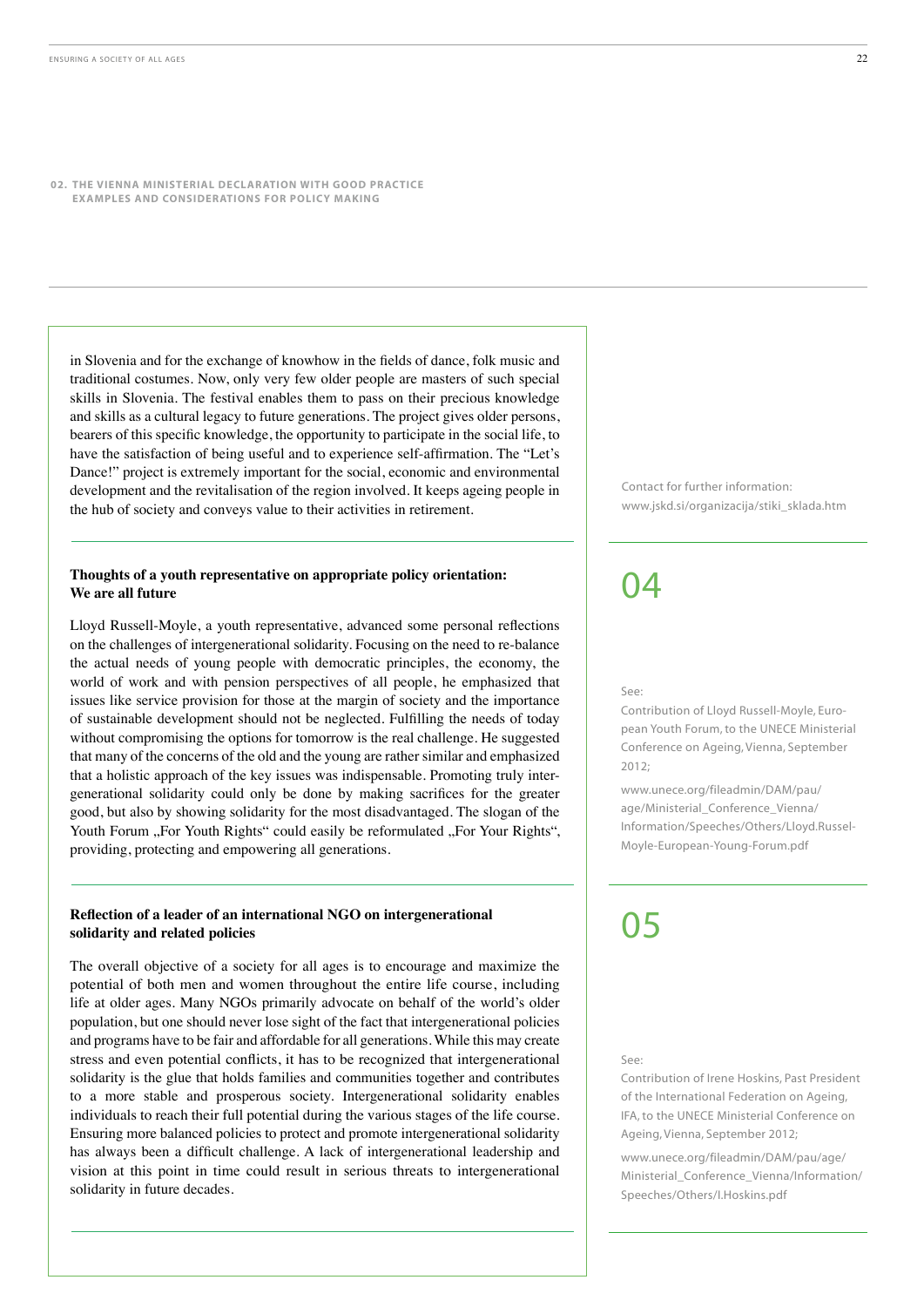#### **More information related to the subject with additional examples of good practice**

An overview of issues related to this topic with short descriptions of more examples from practice, a checklist and policy recommendations can be found in the UNECE Policy Brief on Ageing No. 8 of August 2010 on "Advancing intergenerational solidarity".

# >>

See:

[www.unece.org/fileadmin/DAM/pau/\\_](www.unece.org/fileadmin/DAM/pau/_docs/age/2010/Policy-Briefs/8-Policy-brief_AIS.pdf) [docs/age/2010/Policy-Briefs/8-Policy](www.unece.org/fileadmin/DAM/pau/_docs/age/2010/Policy-Briefs/8-Policy-brief_AIS.pdf)[brief\\_AIS.pdf](www.unece.org/fileadmin/DAM/pau/_docs/age/2010/Policy-Briefs/8-Policy-brief_AIS.pdf)

- 11. For reaching the policy goals in the implementation of the UNECE RIS/MIPAA during the period 2013-2017, we stress the importance of mainstreaming ageing and promoting active ageing as defined by the World Health Organization (WHO) in the national policy processes, notably by incorporating the life course approach. We also note a need to build where possible on recent international commitments relevant to the promotion of active ageing, including prevention and control of non-communicable diseases, and addressing the social determinants of health.
- 12. We will endeavour to raise awareness in societies of the overall advantages of promoting active ageing for today and the future, underlining the need of allocating sufficient resources for its implementation. We will also strive to disseminate across the region innovative and effective approaches for policy action for example those promoted during the European Year for Active Ageing and Solidarity between Generations (2012) and its follow up.
- 13. We also emphasize that policies on ageing and their implementation are to be seen as a shared responsibility of all major actors in society. Consequently, there is a need to effectively promote the collaboration of governments, policy makers, the private sector, social partners, researchers and organizations of and for older persons, as well as other non-governmental organizations. Such cooperation is of particular importance for identifying issues that require new policies, for formulating appropriate responses and for the effective implementation, monitoring and evaluation of evidence-based policies on ageing.
- 14. We are aware that research is vital to the development and implementation of effective policies and programmes. Sustainable research infrastructures, improved data collection, longitudinal research and cross-sectoral cooperation should be further strengthened and developed.
- 15. We acknowledge the contribution of civil society and older people themselves in taking forward the provisions of the RIS/MIPAA and are committed to sustain the continuing partnership between all major stakeholders in the implementation process.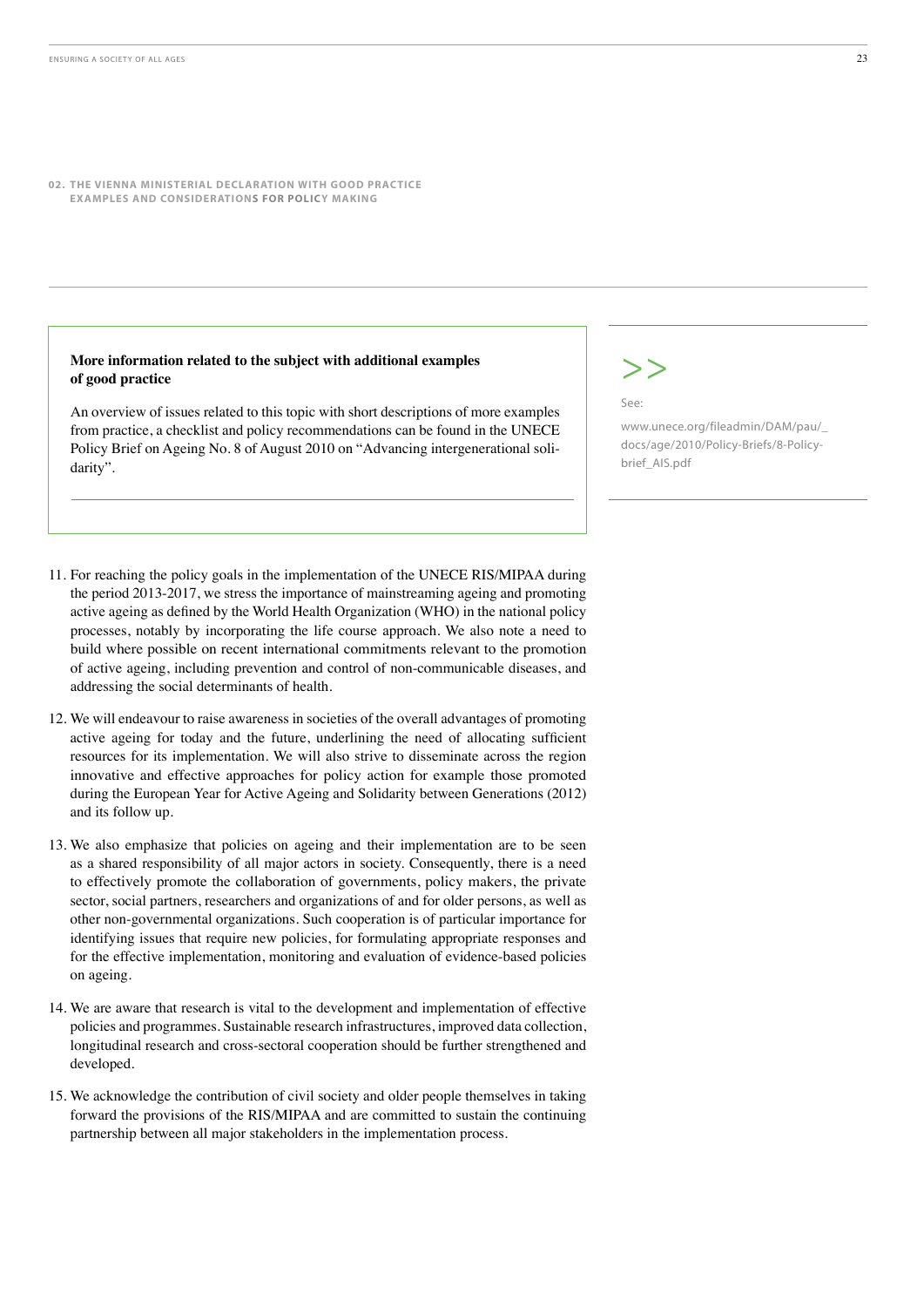- **02. THE VIENNA MINISTERIAL DECLARATION WITH GOOD PRACTICE EXAMPLES AND CONSIDERATIONS FOR POLICY MAKING**
- 16. We appreciate the contribution of the European Centre for Social Welfare Policy and Research, affiliated with the United Nations, and the International Institute on Ageing, United Nations - Malta (INIA), to the implementation of the UNECE RIS/MIPAA.
- 17. We recognize the role of the national focal points on ageing and the UNECE Working Group on Ageing in leading the implementation and monitoring of RIS/MIPAA across the region and providing for the exchange of information and best-practices. Through the work of its Bureau, the Working Group on Ageing has streamlined the second review and appraisal process of RIS/MIPAA and the preparation of this Ministerial Conference on Ageing.
- 18. We are committed to sustaining the Working Group on Ageing as a long-term intergovernmental body within the UNECE framework for the implementation and monitoring of RIS/MIPAA and will support its activities substantively and by contributing financially to the extent possible.
- 19. We appreciate the role of the UNECE secretariat, in collaboration with other stakeholders, in assisting Member States in implementing the UNECE RIS/MIPAA and the Vienna Ministerial Declaration 2012 through, inter alia, the support provided in developing national capacities on ageing. The cooperation between the UNECE secretariat and its major partners within the UN system, in particular with the entities working on ageing such as UNFPA and the WHO Regional Office for Europe, should be strengthened.
- 20. We thank the Commission of the European Union for the financial contribution to the organisation of the Research and Civil Society Fora.
- 21. We express our sincere gratitude to Austria for hosting the 2012 UNECE Ministerial Conference on Ageing and for its hospitality.

#### **Recommended for further reading: "Ageing in the Twenty-First Century: A Celebration and A Challenge"**

This report published in October 2012 by the United Nations Population Fund (UNFPA) and the NGO HelpAge International aims at stimulating dialogue and sharing of best practice. It provides recommendations on how to better organise society in the light of 21st century demographics.

S<br>The full report and an executive summary

can be downloaded from the following website:

[http://www.unfpa.org/public/home/](http://www.unfpa.org/public/home/publications/pid/11584) [publications/pid/11584](http://www.unfpa.org/public/home/publications/pid/11584)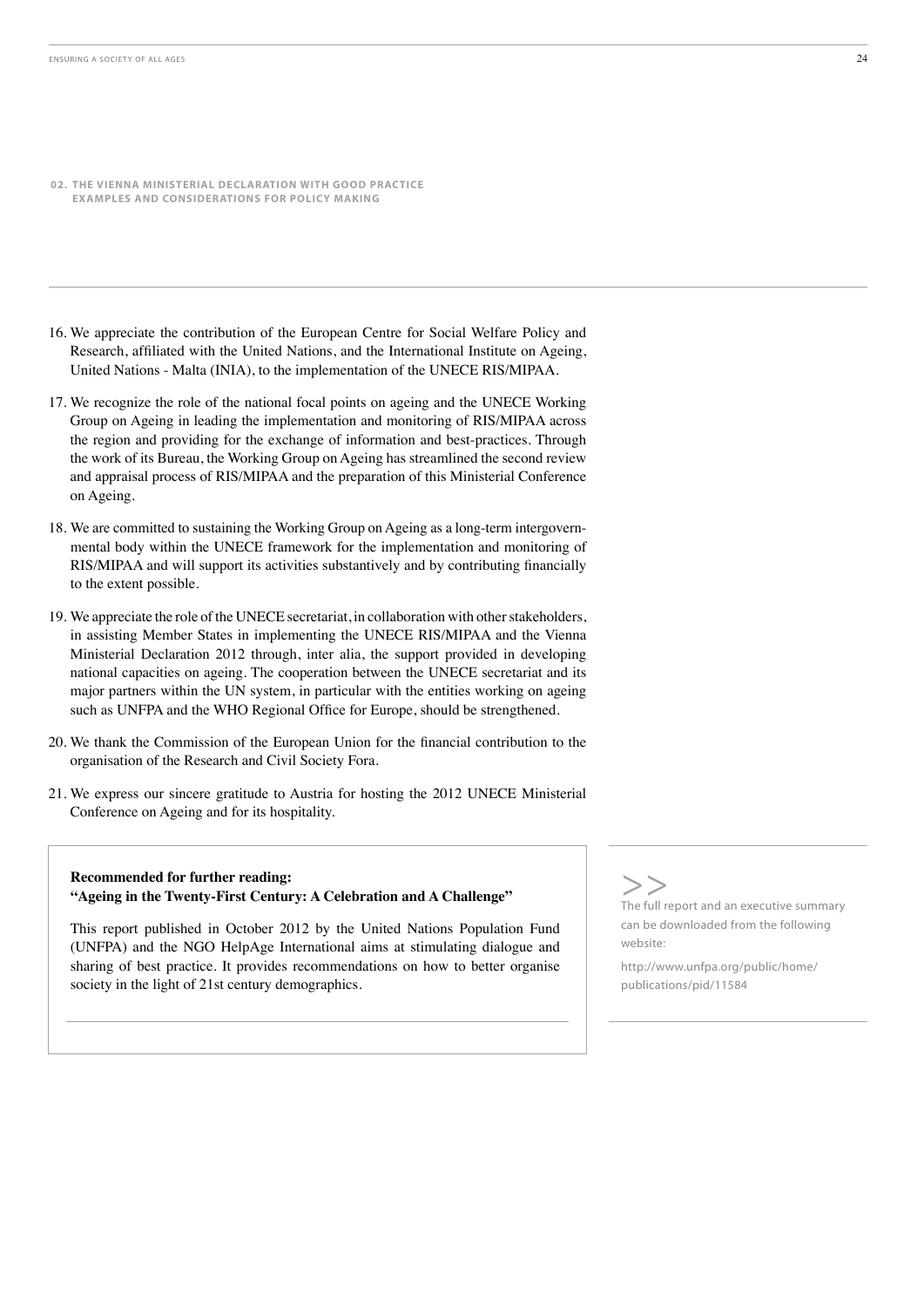In this section the texts of the two additional position papers presented in the Ministerial Conference – namely the "NGO Political Declaration" and the "Vienna Research Forum Statement" – are reproduced in full.

#### The NGO POLITICAL DECLARATION

- 01. We, the NGOs contributing to the UNECE Ministerial Conference on Ageing in Vienna, 19-20 September 2012;
- 02. Recognising that much has to be done to achieve the aims and objectives of the Madrid International Plan of Action on Ageing (MIPAA) and insisting that fiscal uncertainty is not an excuse for inaction;
- 03. Recalling the León Ministerial Declaration in which NGOs were recognised as playing "a significant role in representing people and their needs in society and thus can contribute to policy making";
- 04. Reaffirming that MIPAA and its political declaration constitute a forward-looking response on the part of governments to the opportunities and challenges of population ageing in the twenty-first century and that if MIPAA is to succeed, Member States need to implement the three priority actions of MIPAA that they themselves have agreed: older persons in development; advancing health and wellbeing into old age; ensuring enabling and supportive environments;
- 05. Noting with concern problems with the effectiveness of MIPAA as a political tool given the non-binding nature of the agreement, its lack of concrete time-bound targets and comprehensive accountability;
- 06. Further noting with disappointment: i) the lack of awareness of MIPAA; ii) the failure of over one third of UNECE Member States to complete reviews of MIPAA in the current cycle; and iii) the lack of implementation of the 'bottom-up' review process across UNECE Member States resulting in the almost total absence of civil society involvement in the review at the national level, where such discussions would have had greatest impact;
- 07. Reaffirming the rights of older persons and the obligations of Member States to protect those rights;
- 08. Recognising that efforts to address the needs and aspirations of older people require ongoing intergenerational dialogue, cooperation, communication and the full participation of all age groups;
- 09. Further recognising the need to value older persons and their multiple contributions to society, and rejecting any notion of discrimination based on age;
- 10. Insisting that assured social, physical, material and financial security is a fundamental pre-requisite for ageing in dignity in all societies and at all times;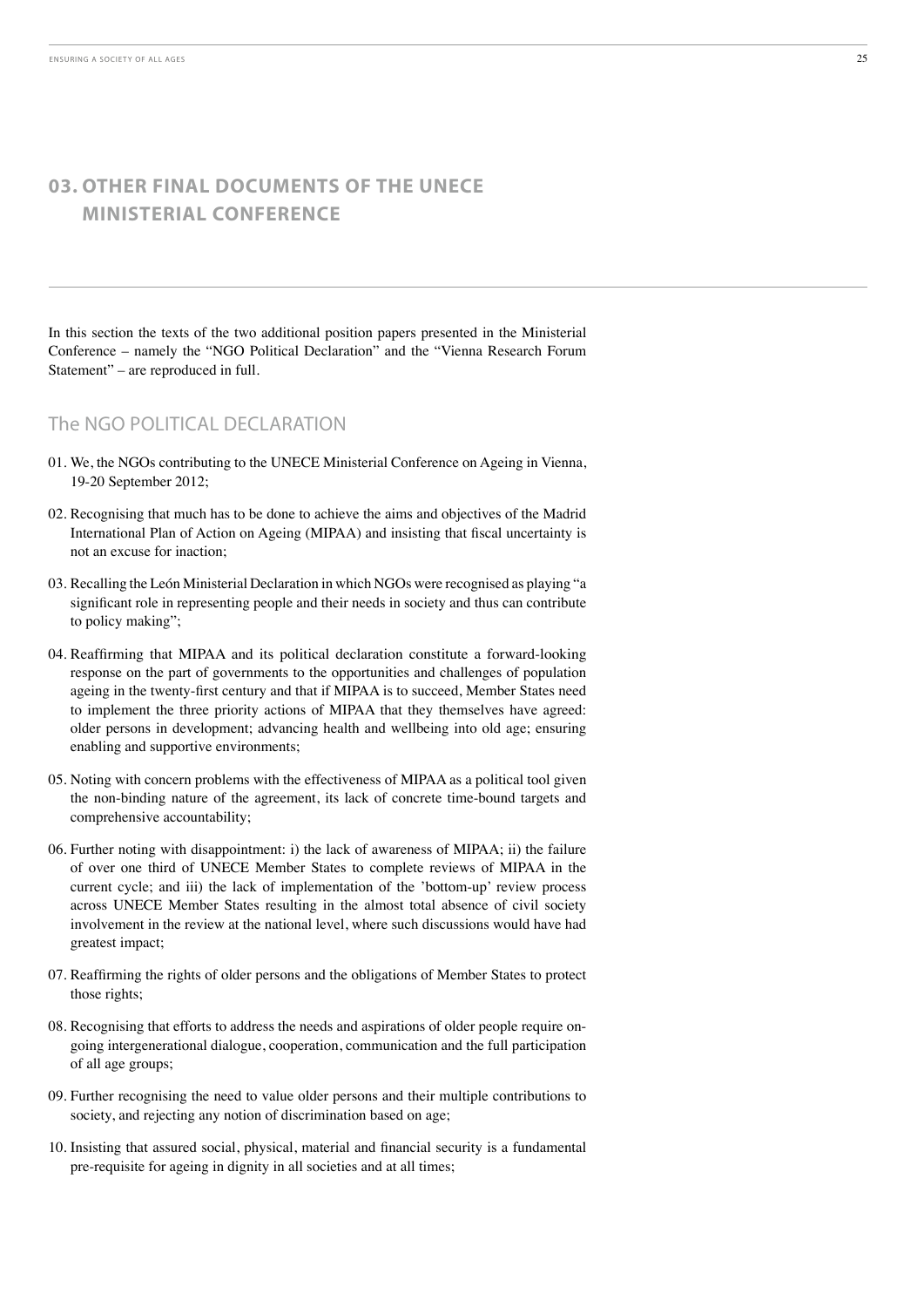- 11. In the interests of achieving the aims and objectives of MIPAA, urge UNECE Member States to:
	- a. Protect the rights of older persons by: i) enforcing legislation that already exists; ii) promoting good practice that enables older persons to understand and claim their rights; iii) strengthening national, regional and international human rights legislation including the continuation of the UN Open-ended Working Group on Ageing: and iv) appoint ombudspersons in every UNECE Member State in order to offer older persons greater legal recourse;
	- b. Strengthen the monitoring, evaluation and review of MIPAA by: i) setting time-bound targets and commitments; ii) developing specific indicators with the involvement of older persons and NGOs for monitoring and evaluating the implementation and impact of MIPAA; iii) supporting the submission of NGO shadow reports at MIPAA reviews; and iv) establishing a schedule of interim meetings between NGOs and relevant national ministers in the years between the mandatory five-year reviews of MIPAA;
	- c. Eliminate poverty and inequality among older persons by: ensuring adequate incomes, including universal access to non-contributory pensions and equal access to essential goods and services;
	- d. Facilitate access to decent work and adequate pay for persons of all ages by: i) abolishing mandatory retirement ages; ii) eliminating discrimination on the basis of age for access to work and pay across the life course; iii) implementing flexible working practices that meet the needs of older persons; iv) supporting retraining programmes for older workers; and v) supporting older workers in the informal sector;
	- e. Recognise, make visible and support the multiple contributions of older people to society and to the benefit of people of all ages, including knowledge and life experience, caring, educating, homemaking, working and volunteering;
	- f. Guarantee access to lifelong learning across the life course, recognising that access to affordable high-quality education, informal and non-formal learning for people of all ages is necessary for strengthening older persons' participation in society, increasing social inclusion and reducing discrimination;
	- g. Strengthen the autonomy of older persons and their inclusion in the community by investing in age-friendly environments, including: local infrastructure, transport, adaptable housing and products, social and personal support services, and local facilities;
	- h. Provide free access to: i) high-quality and gender-specific health and social care services, including investment in gerontological training of care personnel and their adequate remuneration; ii) mental health and dementia services, including preventative and rehabilitation services; and iii) adequate pain management and palliative care;
	- i. Put in place national quality standards to regulate health and social care services in both community and institutional settings involving older persons in the monitoring. evaluation and review of those standards: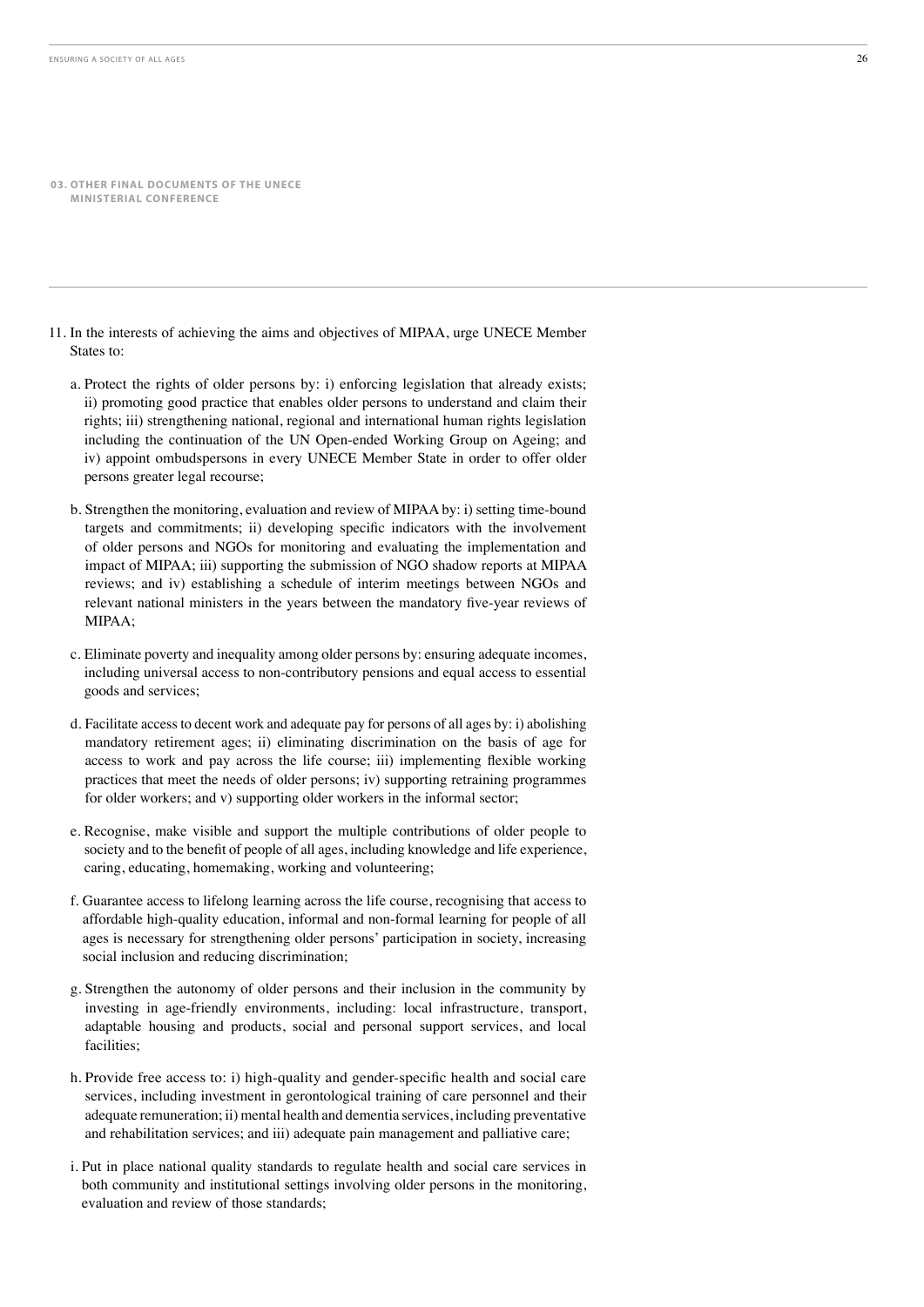- j. Take action to prohibit, prevent and redress acts of abuse, neglect and violence by: i) reviewing laws and policies and implementing existing legislation; ii) raising awareness and providing appropriate social support systems; and iii) implementing transparent complaint mechanisms;
- k. Take action on the gender-specific rights and needs of women and men, including: addressing the vulnerability of older women who often live in greater poverty; and meeting the specific needs of older vulnerable men living in isolation;
- 1. Recognise the vulnerability of older migrants and other marginalised groups and put in place measures to assure them adequate social protection and equal access to services;
- m. Take forward the commitments and values of MIPAA in eliminating poverty and meeting the needs of older persons internationally by: i) mainstreaming ageing in development cooperation; ii) strengthening age and sex-disaggregated data collection globally; and iii) ensuring that issues relating to ageing and older persons are fully integrated into the post-2015 Development Framework and the Sustainable Development Goals;
- n. Ensure that the commitments and values of MIPAA are carried forward in other international agreements, including, but not limited to: the UN Principles for Older Persons of 1991; the Declaration on the Right to Development; the Millennium Declaration; and all relevant human rights instruments;
- o. Engage and collaborate actively with civil society and older persons to ensure that the commitments made at the present Ministerial Conference are fully realised.
- 12. In conclusion, we the NGOs expect the UNECE Member States to: i) recognise fully the role of NGOs in achieving the commitments entered into both at the present Ministerial Conference and in the original MIPAA agreement; ii) convene planning meetings with organised civil society at the national level in each Member State by March 2013 to take forward those commitments; and iii) report publicly, both nationally and regionally, on the results of those meetings by the end of June 2013.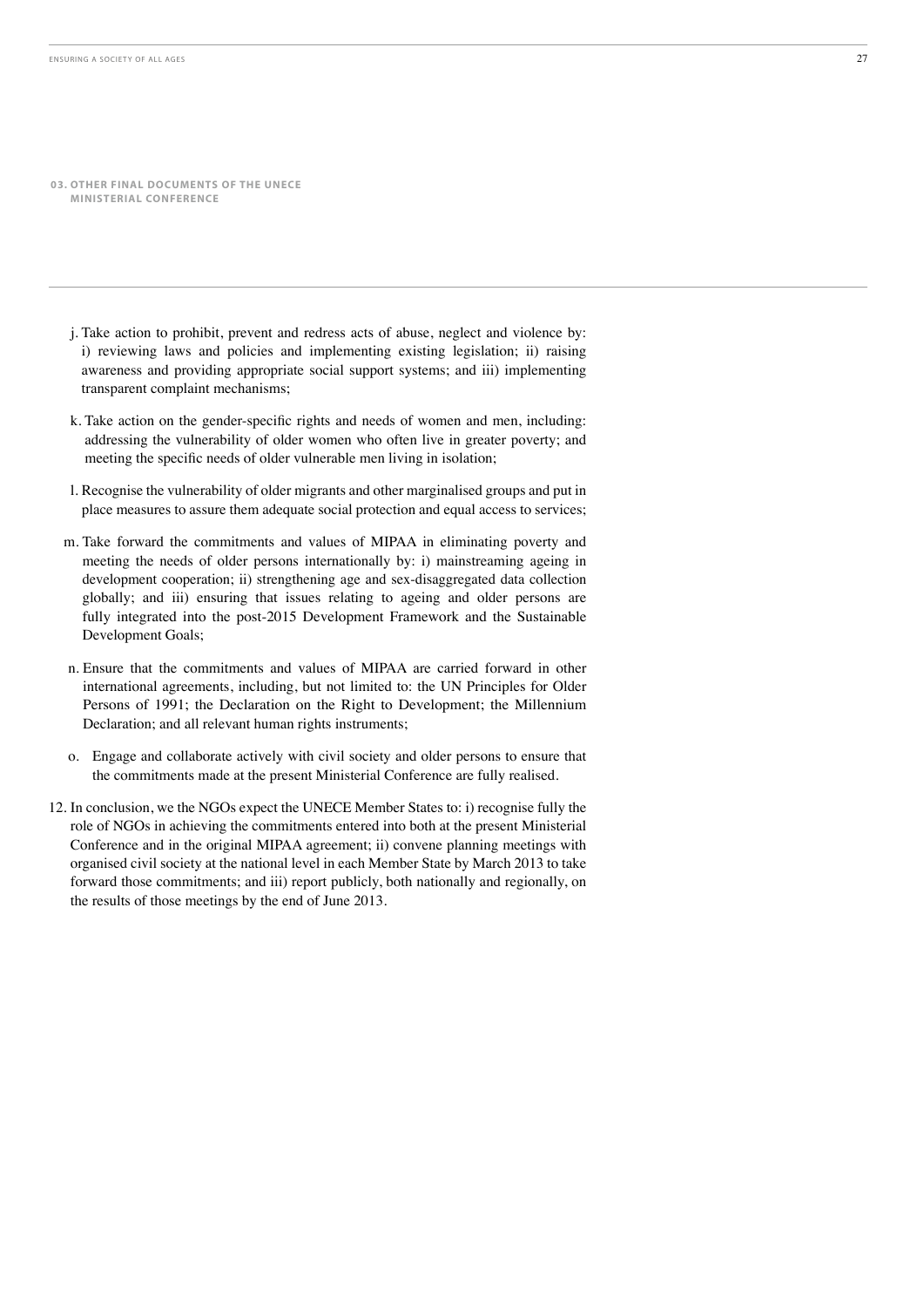### Vienna Research Forum Statement

- 1. We have come together at the Research Forum in Vienna, Austria, to contribute to the Ministerial Conference on Ageing with its theme 'Ensuring a Society for All Ages: Promoting Quality of Life and Active Ageing'. We unequivocally support the implementation of the Madrid International Plan of Action on Ageing (MIPAA) in the region of the United Nations Economic Commission for Europe (UNECE). We are convinced that the UNECE Regional Implementation Strategy for MIPAA (UNECE RIS/MIPAA) is a sound framework for policy actions on ageing in our countries. We are also convinced that such actions will have to be informed by and founded on valid, reliable, representative and timely evidence drawn from a high quality multidisciplinary research on ageing, incorporating life course perspective and placing an essential focus on gender.
- 2. We realise that our region and the entire world have been undergoing important demographic change with social, familial, economic, political and technological implications, and population ageing will be one of the most powerful forces driving these global transformations. Through research and knowledge dissemination, we want to understand the full extent and significance of these transformations and contribute to capacity development in designing appropriate policy responses. Emphasis need to be placed towards capacity-building in gerontological expertise, so as to assist shaping the society for all ages consistent with the goals of MIPAA/RIS, as well as in securing and enhancing the dividends of longevity gains. This requires a significant investment in the development of academic centres in the field of research on ageing, as well as rolling out training programmes in the field of gerontology to ensure an effective provision of all essential social and health services.
- 3. We recognise that researchers and research institutions of the UNECE region are among those leading the global efforts in identifying the mechanisms of individual and population ageing and therefore we have a special responsibility to share the scientific analysis of ageing and its implications with the rest of the world. To realise this endeavour, adequate and timely funding is required from both public and private sources and also obligations to make all necessary data accessible to researchers, policymakers and practitioners. We must do more and better research to counter the growing concerns often raised in policy debates in which population ageing is seen as a burden to the society, in particular during times of economic crisis, and elaborate approaches for removing the institutional and social barriers in mobilising the potential of older people.
- 4. We acknowledge in particular that Eastern Europe countries, as well as countries of the former Soviet Union, in recent decades have undergone multifaceted transitions and gathered invaluable experiences in addressing numerous challenges of building cohesive and prosperous societies. Many of these countries have also been adjusting to their demographic transition by developing policies for active and healthy ageing, by reforming their pension systems, reorganizing labour markets and modernizing their health and social care systems. These countries need to be supported further in building research capacity and in formulating evidence-informed policy making, especially in view of the fact that efforts to deal with the crisis may undermine attempts to improve the programmes that exist in these countries to enhance well-being and social integration of older people. Reciprocity is required in drawing lessons across the countries of the UNECE region.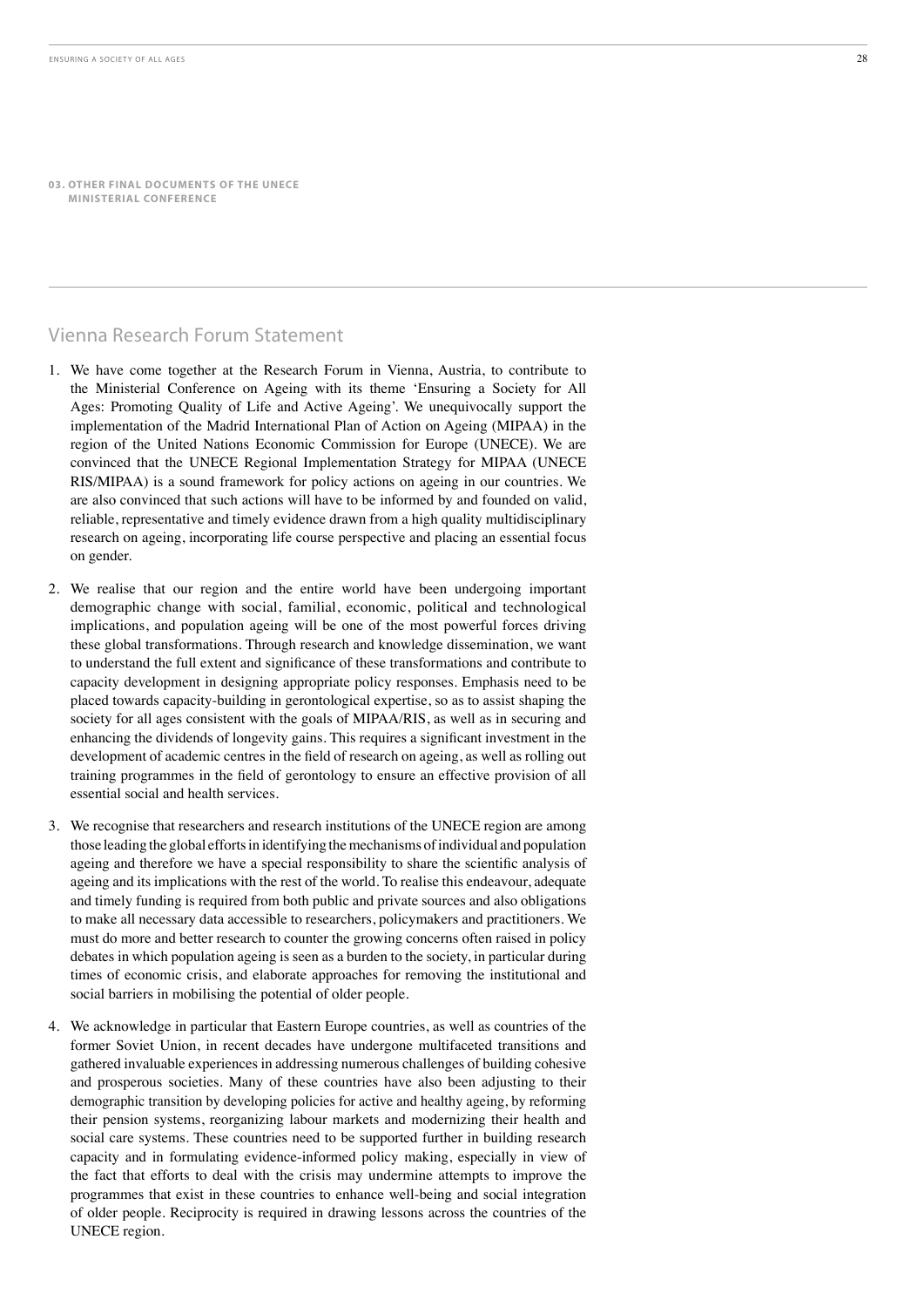- 5. We note the progress achieved within the priority areas for policy related research on ageing outlined in the Research Agenda on Ageing for the 21st Century. We are eager to see that the results of this research are translated into good practices, evaluated and applied in more effective and efficient policy responses to the challenges and opportunities of ageing. To achieve this, the policy formulation and its evaluation must be performed through a concerted and well-coordinated engagement of experts from public authorities, research institutions, academia, civil society including employers and advocacy groups, trade unions, the business sector, older people themselves and representatives from younger generations, not just at the national level but also at the regional and local levels. Policies should clearly seek to respond to the needs and preferences of older persons by giving them the opportunity to make their voices and opinions heard as experts in their own right, and all new initiatives or policy developments should aim to promote active and healthy ageing and the quality of life among the current and future generations of older people.
- 6. We regard the WHO Framework on Knowledge translation as a useful tool for promoting evidence informed policy in various areas of individual and population ageing. Strengthening the evidence base and research' has been singled out as one of the four strategic priority areas for the WHO Strategy and action plan for healthy ageing in Europe,  $2012-2020$ . We welcome the initiatives of the Road Map for European Ageing Research, resulting from the FUTURAGE project funded by the European Commission and the European Research Area in Ageing (ERA-AGE) resulting in Europe's first postdoctoral programme in the ageing field (FLARE) and the first European ageing research funded jointly by several European countries – Active and Healthy Ageing Across the Life Course. We also acknowledge the significance of the European Social Charter and the EU Charter of Fundamental Rights that help strengthen human rights of older people, as well as the EU Directives against age discrimination and the recent European Charter on the rights and responsibilities of older persons in need of assistance.
- 7. The 2012 European Year for Active Ageing and Solidarity between Generations, the pilot European Innovation Partnership on Active and Healthy Ageing (EIPAHA) and the Joint Programming Initiative 'More Years, Better Lives - The Potential and Challenges of Demographic Change', as well as the EU programme 'Ambient Assisted Living', have initiated a more systematic process identifying how research and innovation can best enhance and highlight the contribution that older people make to society. These initiatives as well as the Active Ageing Index (AAI) developed at the European Centre Vienna for the European Commission have the explicit purpose to encourage policymakers and relevant stakeholders at all levels to take most appropriate policy actions, with the goal of ensuring that longevity gains are not just additional years of life but an asset for social and economic development.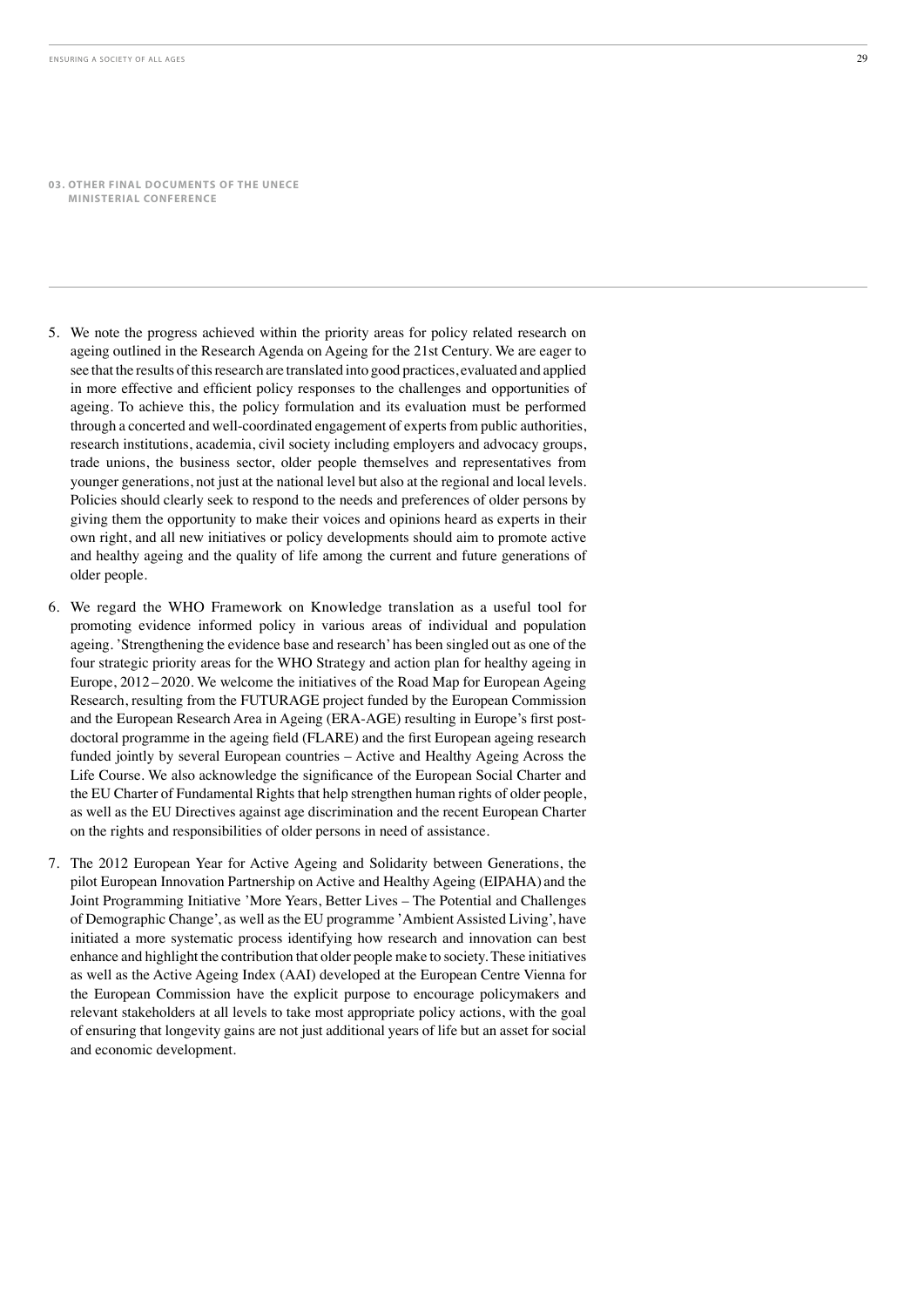- 8. Exchange of knowledge, practice and policy experiences on ageing can make indispensable contribution at national, cross-national, and cross-cultural levels. To ensure such exchanges, both a sustainable structure and an on-going process are needed and it must involve all key stakeholders from various parts of our region, most importantly older people as well as younger generations, to empower their interests further. We believe that such requirements in the UNECE region can be met by forming the online platform Research Application and Dissemination Platform on Ageing (REAP-AGE). The formation of an initiating multidisciplinary group for exploring the feasibility of this proposal would be required at this first stage of such an endeavour.
- 9. The proposed platform would involve international experts from public and private sectors, academia, the civil society, the business sector, and labour and trade unions as well as older people, to help translate research findings into policy options and specific recommendations for policy actions. It would serve as the forum for exchanging innovative scientific ideas, help in designing rigorous studies, analysing research findings and monitoring current research and policy advancements, in order to identify the most promising replicable models (best practices) to inform evidence-based policy action on ageing. It would also provide opportunities for international experts to train each other in the development, analysis and dissemination of data on ageing. It can become a bridge between the Western, Central and Eastern European countries and the countries of the former Soviet Union for sharing the experience in evidence-based policy action on ageing and facilitating the exchange of ideas and experts between various countries for developing national capacity in the area of ageing.
- 10. European countries are entering the third cycle  $(2013 2017)$  of implementing the UNECE RIS/MIPAA, and we (the participants of the Vienna Research Forum) commit ourselves to produce and disseminate the essential evidence to inform policy efforts aimed at reaching the goal of the MIPAA: A Society for all Ages.